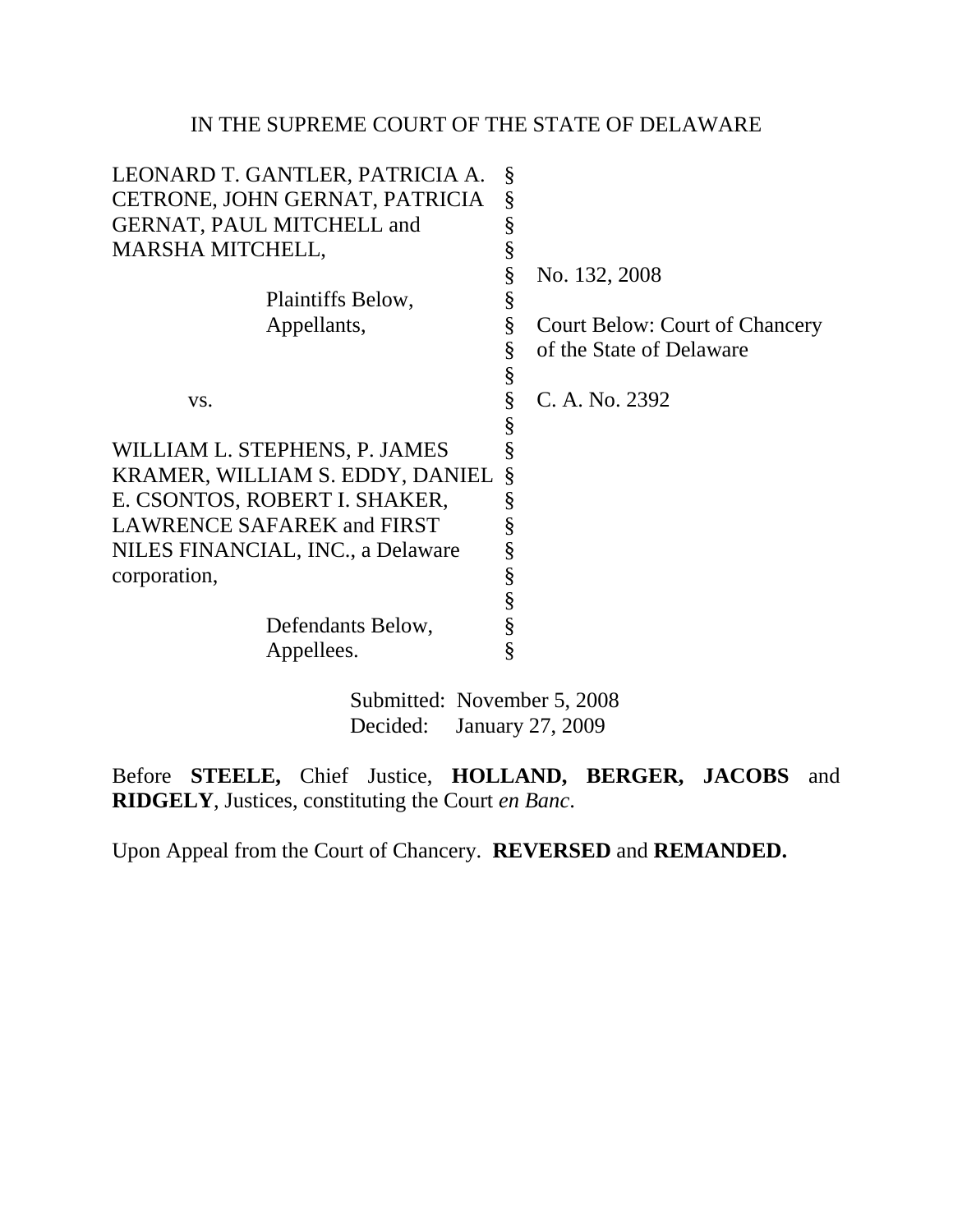Norman M. Monhait and Jessica Zeldin (argued), Esquires, of Rosenthal, Monhait & Goddess, P.A., Wilmington, Delaware; for Appellants.

 Donald J. Wolfe, Jr. and Brian C. Ralston, Esquires, of Potter Anderson & Corroon LLP, Wilmington, Delaware; Of Counsel: Karen Wildau, W. Scott Sorrels and Stacey Godfrey Evans (argued), Esquires, of Powell Goldstein LLP, Atlanta, Georgia; for Appellees.

**JACOBS**, Justice: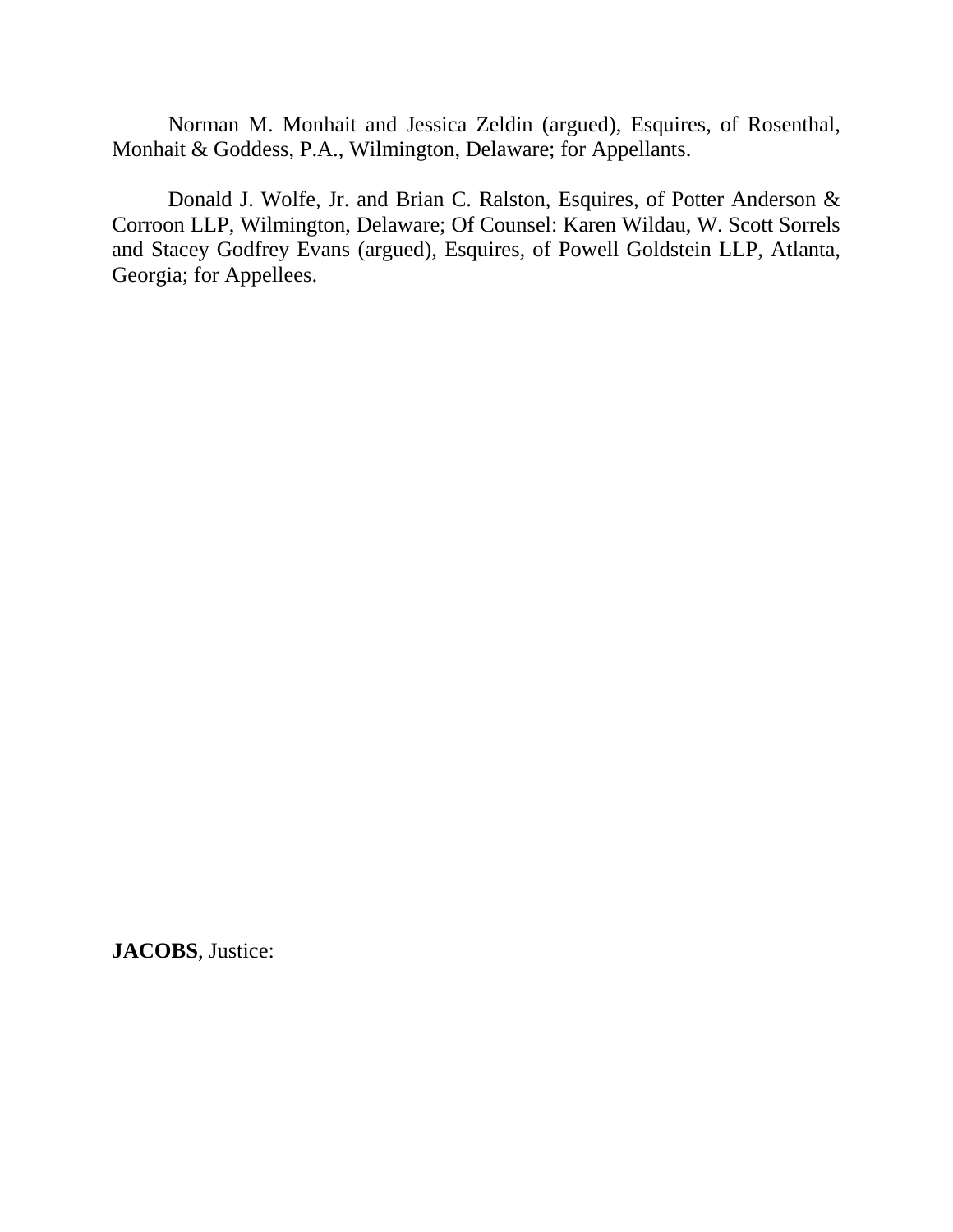The plaintiffs in this breach of fiduciary duty action, who are certain shareholders of First Niles Financial, Inc. ("First Niles" or the "Company"), appeal from the dismissal of their complaint by the Court of Chancery The complaint alleges that the defendants, who are officers and directors of First Niles, violated their fiduciary duties by rejecting a valuable opportunity to sell the Company, deciding instead to reclassify the Company's shares in order to benefit themselves, and by disseminating a materially misleading proxy statement to induce shareholder approval. We conclude that the complaint pleads sufficient facts to overcome the business judgment presumption, and to state substantive fiduciary duty and disclosure claims. We therefore reverse the Court of Chancery's judgment of dismissal and remand the case for further proceedings consistent with this Opinion.

# *FACTUAL AND PROCEDURAL BACKGROUND*<sup>1</sup>

#### *A. The Parties*

-

First Niles, a Delaware corporation headquartered in Niles, Ohio, is a holding company whose sole business is to own and operate the Home Federal Savings and Loan Association of Niles ("Home Federal" or the "Bank"). The

<sup>&</sup>lt;sup>1</sup> The facts, which are summarized from the opinion below, are drawn from the complaint and from certain documents that the complaint incorporates by reference. *See Gantler v. Stephens*, C.A. 2392 (Del. Ch. February 14, 2008), also available at 2008 WL 401124.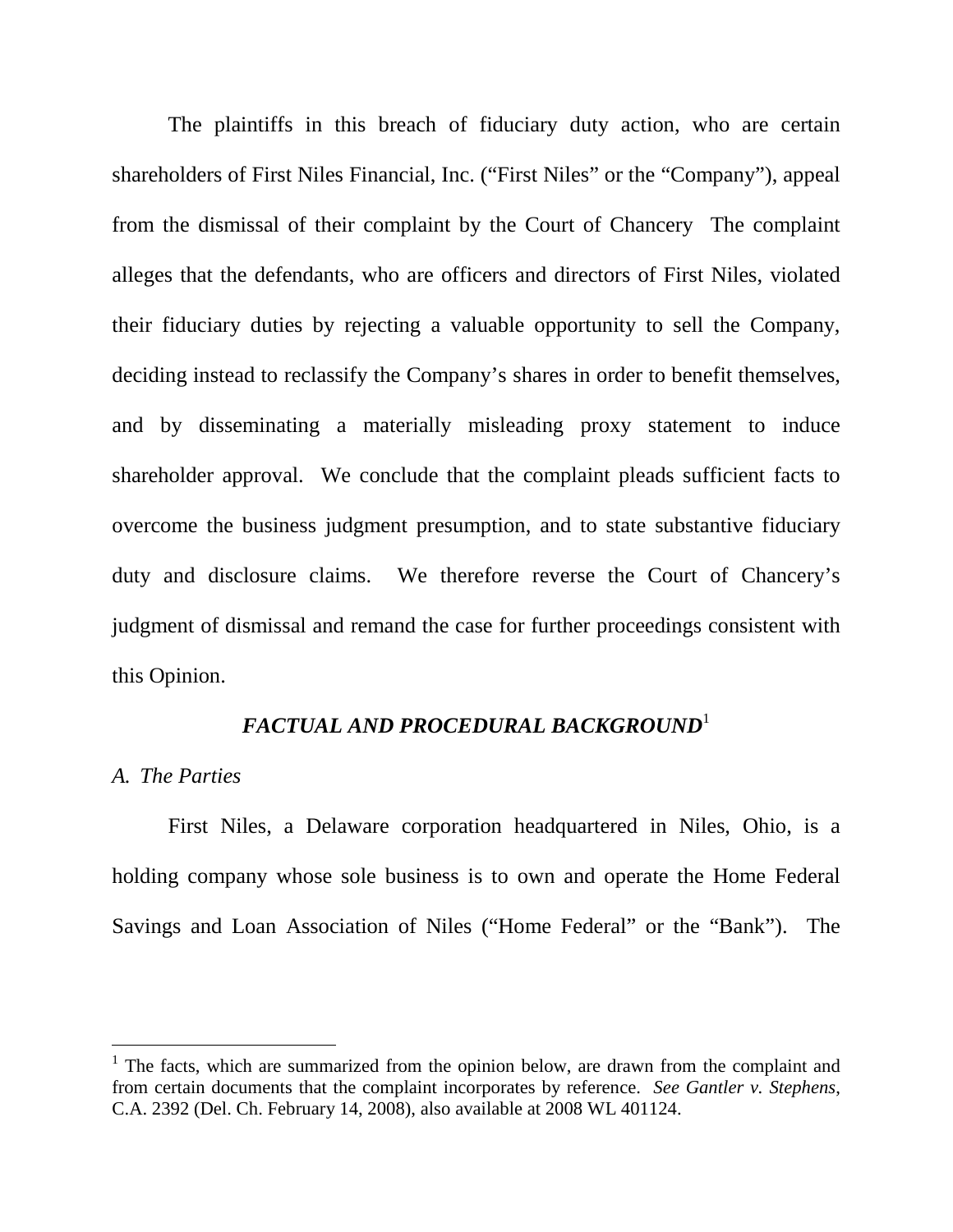Bank is a federally chartered stock savings association that operates a single branch in Niles, Ohio.

The plaintiffs (Leonard T. Gantler and his wife, Patricia A. Cetrone; John and Patricia Gernat; and Paul and Marsha Mitchell) collectively own 121,715 First Niles shares. Plaintiff Gantler was a First Niles director from April 2003 until April 2006.

Defendant William L. Stephens is the Chairman of the Board, President and CEO of both First Niles and the Bank, and has been employed by the Bank since 1969. Defendant P. James Kramer, a director of First Niles and the Bank since 1994, is president of William Kramer & Son, a heating and air conditioning company in Niles that provides heating and air conditioning services to the Bank. Defendant William S. Eddy has been a director of First Niles and the Bank since 2002. Defendant Daniel E. Csontos has been a director of First Niles and the Bank since April 2006. Csontos has also been a full-time employee, serving as compliance officer and corporate secretary of both institutions since 1996 and 2003, respectively. Defendant Robert I. Shaker, who became a director of First Niles and the Bank in January of 2006 after former director Ralph A. Zuzolo passed away, is a principal of a law firm in Niles, Ohio. Defendant Lawrence Safarek is the Treasurer and Vice President of both First Niles and the Bank.

2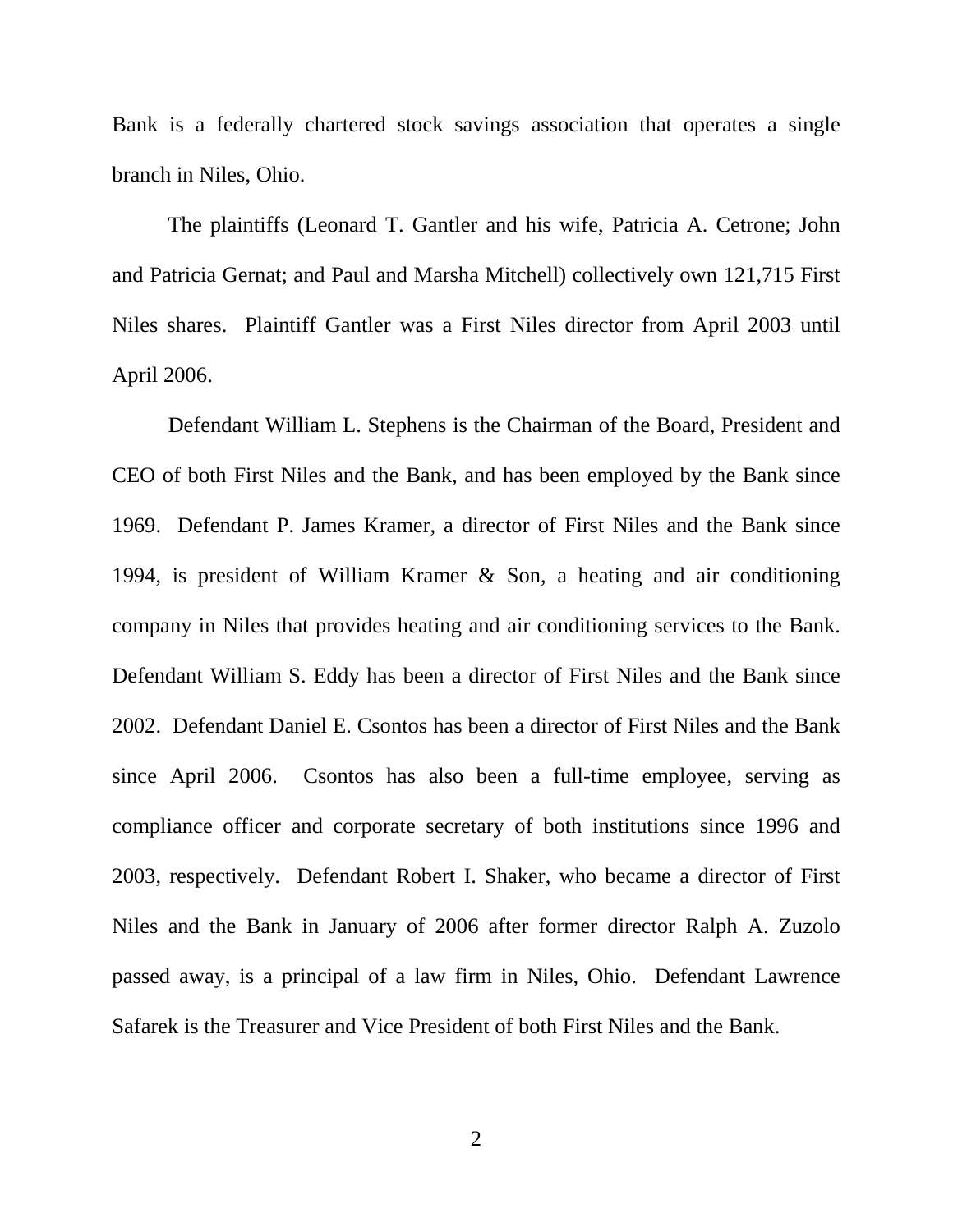Until his death in August of 2005, Mr. Zuzolo (who is not a party) was a director and corporate board secretary of First Niles and the Bank. Zuzolo was also both a principal in the law firm of Zuzolo, Zuzolo & Zuzolo, and the CEO and sole owner of American Title Services, Inc., a real estate title company in Niles, Ohio. Zuzolo's law firm frequently provided legal services to the Bank, and American Title provided title services for nearly all of the Bank's real estate closings.<sup>2</sup>

#### *B. Exploring a Potential Sale of First Niles*

-

In late 2003, First Niles was operating in a depressed local economy, with little to no growth in the Bank's assets and anticipated low growth for the future. At that time Stephens, who was Chairman, President, CEO and founder of First Niles and the Bank, was beyond retirement age and there was no heir apparent among the Company's officers. The acquisition market for banks like Home Federal was brisk, however, and First Niles was thought to be an excellent acquisition for another financial institution. Accordingly, the First Niles Board<sup>3</sup> sought advice on strategic opportunities available to the Company, and in August 2004, decided that First Niles should put itself up for sale (the "Sales Process").

 $2$  In this Opinion, Stephens, Kramer, Eddy, Shaker and Csontos are sometimes referred to as the "Director Defendants;" and Stephens, Safarek and Csontos are sometimes referred to as the "Officer Defendants" or "Management." Collectively, these groups are referred to as the "defendants."

<sup>&</sup>lt;sup>3</sup> The Board members at that time were Stephens, Kramer, Eddy, Zuzolo and Gantler.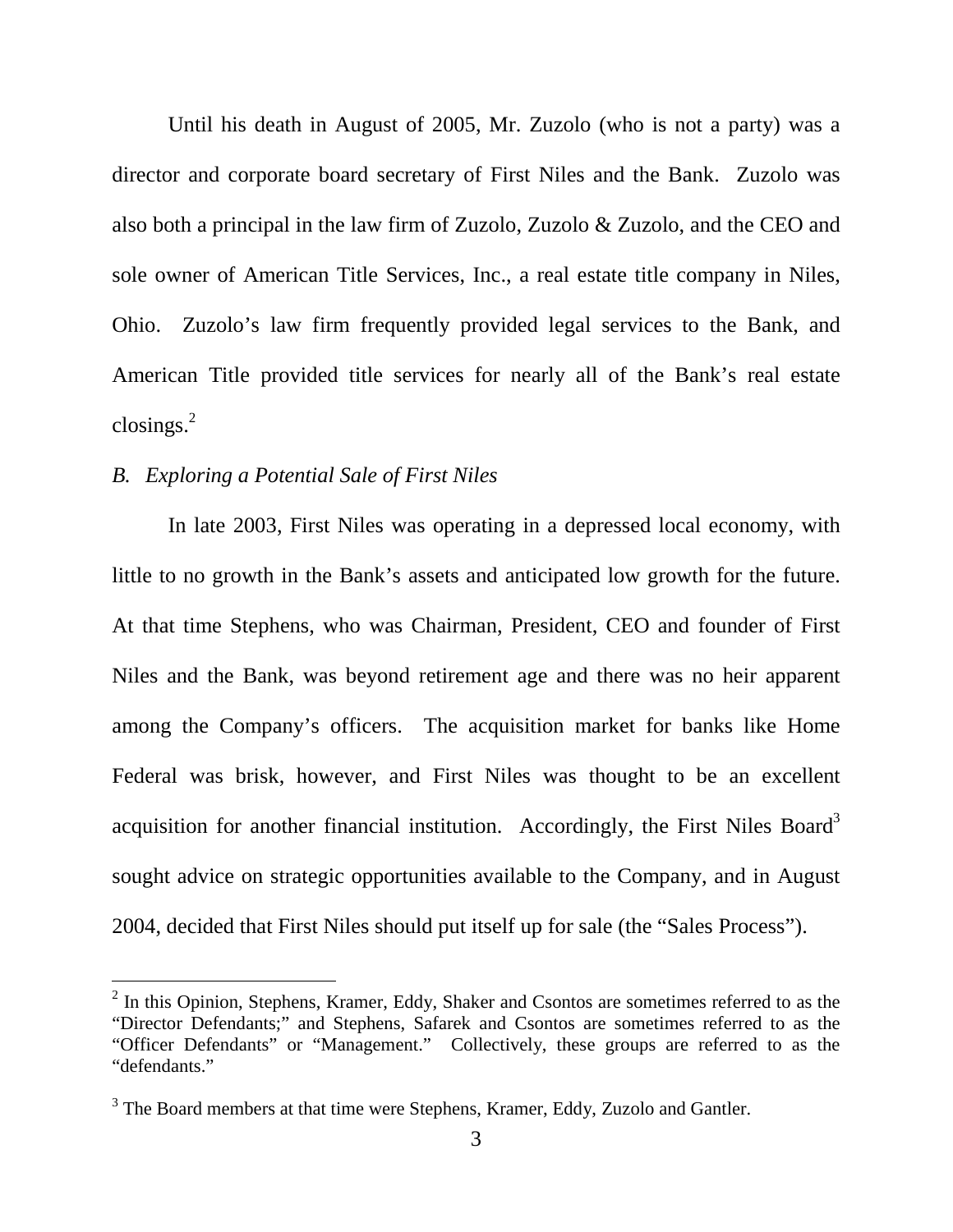After authorizing the sale of the Company, the First Niles Board specially retained an investment bank, Keefe, Bruyette & Woods (the "Financial Advisor"), and a law firm, Silver, Freedman & Taft ("Legal Counsel"). At the next Board meeting in September 2004, Management advocated abandoning the Sales Process in favor of a proposal to "privatize" the Company. Under Management's proposal, First Niles would delist its shares from the NASDAQ SmallCap Market, convert the Bank from a federally chartered to a state chartered bank, and reincorporate in Maryland. The Board did not act on that proposal, and the Sales Process continued.

In December 2004, three potential purchasers―Farmers National Banc Corp. ("Farmers"), Cortland Bancorp ("Cortland"), and First Place Financial Corp. ("First Place")―sent bid letters to Stephens. Farmers stated in its bid letter that it had no plans to retain the First Niles Board, and the Board did not further pursue the Farmers' offer. In its bid letter, Cortland offered \$18 per First Niles share, 49% in cash and 51% in stock, representing a 3.4% premium over the current First Niles share price. Cortland also indicated that it would terminate all the incumbent Board members, but would consider them for future service on Cortland's board. First Place's bid letter, which made no representation regarding the continued retention of the First Niles Board, proposed a stock-for-stock transaction valued at \$18 to \$18.50 per First Niles Share, representing a 3.4% to 6.3% premium.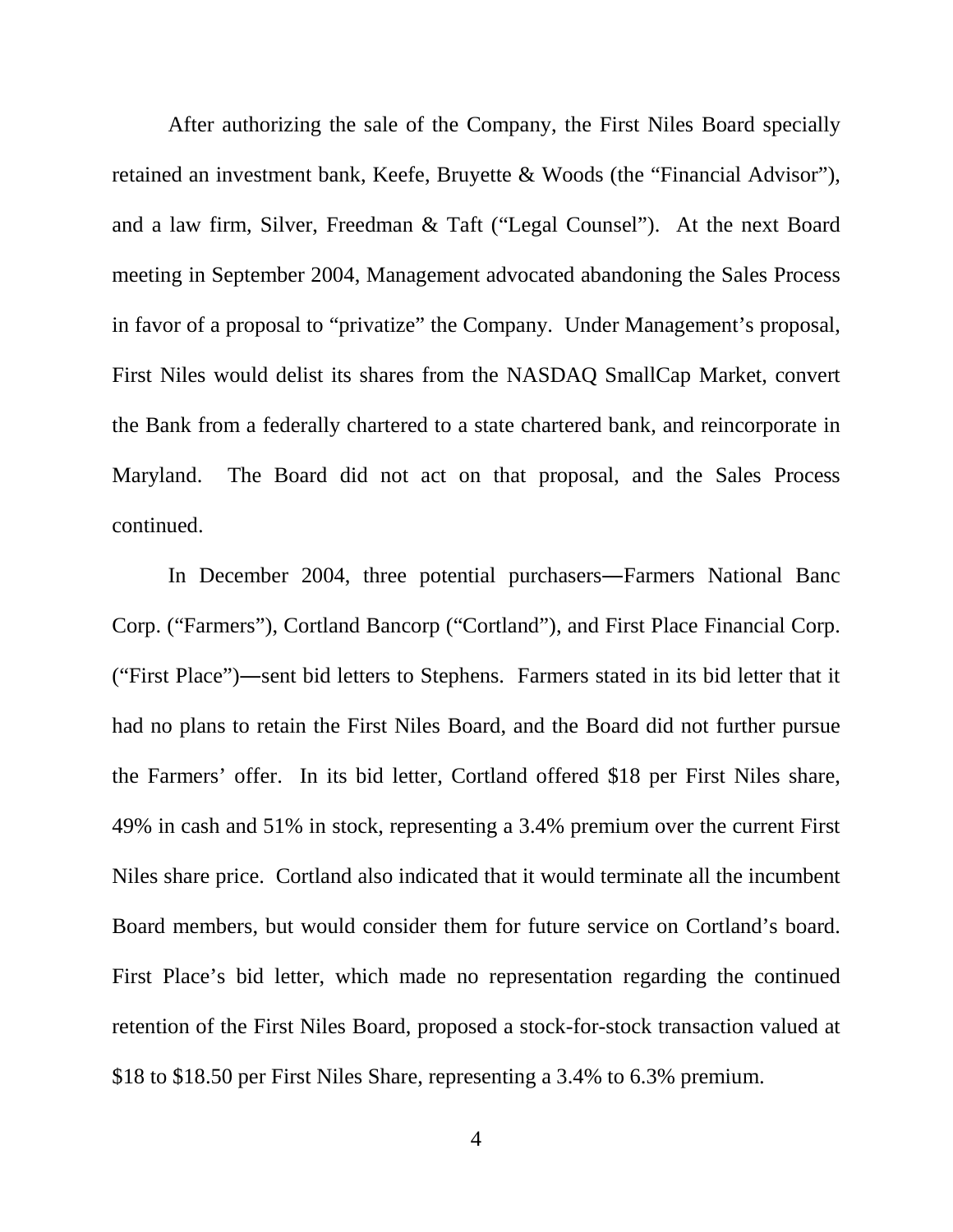The Board considered these bids at its next regularly scheduled meeting in December 2004. At that meeting the Financial Advisor opined that all three bids were within the range suggested by its financial models, and that accepting the stock-based offers would be superior to retaining First Niles shares. The Board took no action at that time. Thereafter, at that same meeting, Stephens also discussed in further detail Management's proposed privatization.

On January 18, 2005, the Board directed the Financial Advisor and Management to conduct due diligence in connection with a possible transaction with First Place or Cortland. The Financial Advisor met with Stephens and Safarek, and all three reviewed Cortland's due diligence request. Stephens and Safarek agreed to provide the materials Cortland requested and scheduled a due diligence session for February 6. Cortland failed to receive the materials it requested, canceled the February 6 meeting, and demanded the submission of those materials by February 8. The due diligence materials were never furnished, and Cortland withdrew its bid for First Niles on February 10. Management did not inform the Board of these due diligence events until after Cortland had withdrawn its bid.

First Place made its due diligence request on February 7, 2005, and asked for a due diligence review session the following week. Initially, Stephens did not provide the requested materials to First Place and resisted setting a date for a due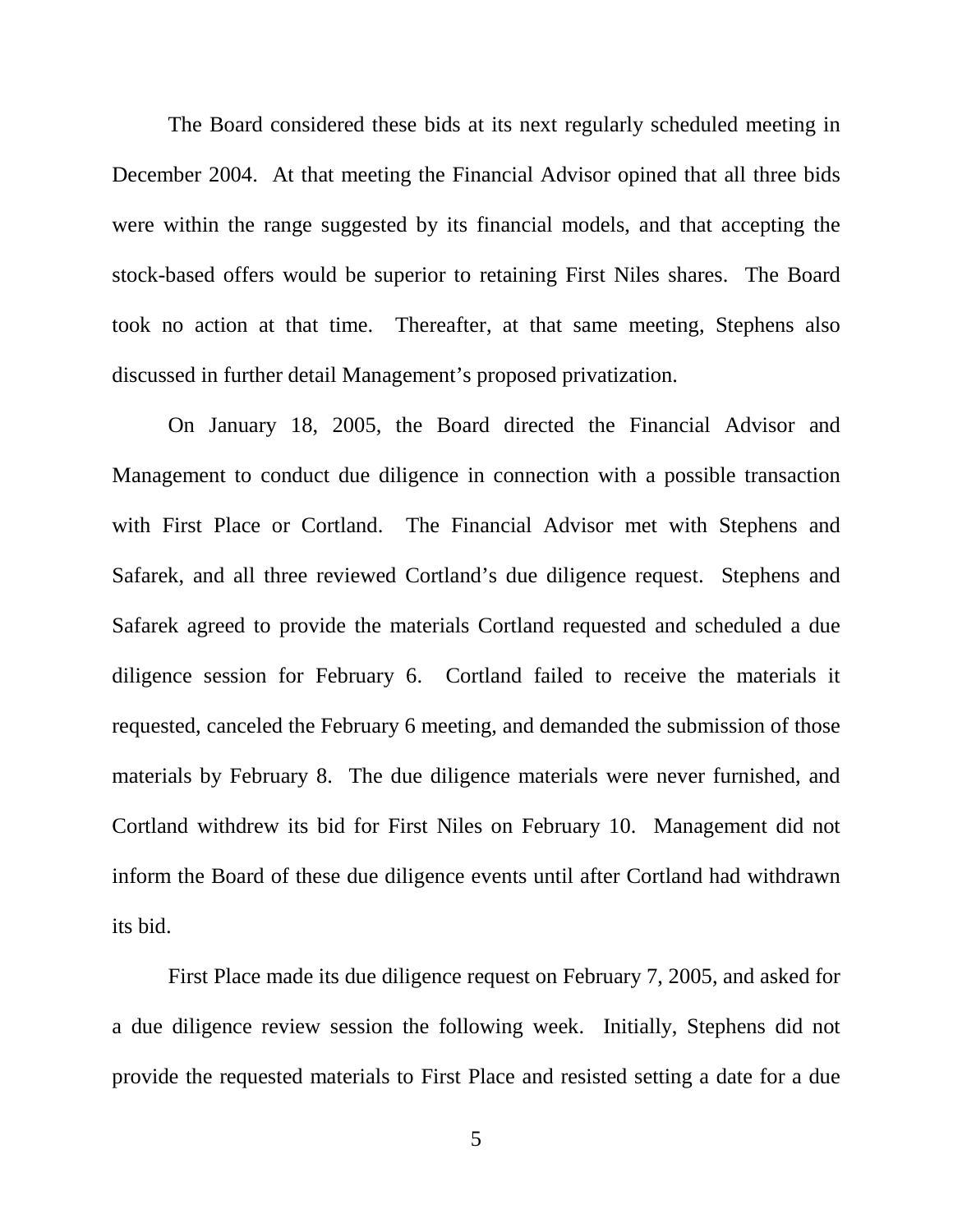diligence session. After Cortland withdrew its bid, however, Stephens agreed to schedule a due diligence session.

First Place began its due diligence review on February 13, 2005, and submitted a revised offer to First Niles on March 4. As compared to its original offer, First Place's revised offer had an improved exchange ratio. Because of a decline in First Place's stock value, the revised offer represented a lower implied price per share (\$17.25 per First Niles share), but since First Niles' stock price had also declined, the revised offer still represented an 11% premium over market price. The Financial Advisor opined that First Place's revised offer was within an acceptable range, and that it exceeded the mean and median comparable multiples for previous acquisitions involving similar banks.

On March 7, 2005, at the next regularly scheduled Board meeting, Stephens informed the directors of First Place's revised offer. Although the Financial Advisor suggested that First Place might again increase the exchange ratio, the Board did not discuss the offer. Stephens proposed that the Board delay considering the offer until the next regularly scheduled Board meeting. After the Financial Advisor told him that First Place would likely not wait two weeks for a response, Stephens scheduled a special Board meeting for March 9 to discuss the First Place offer.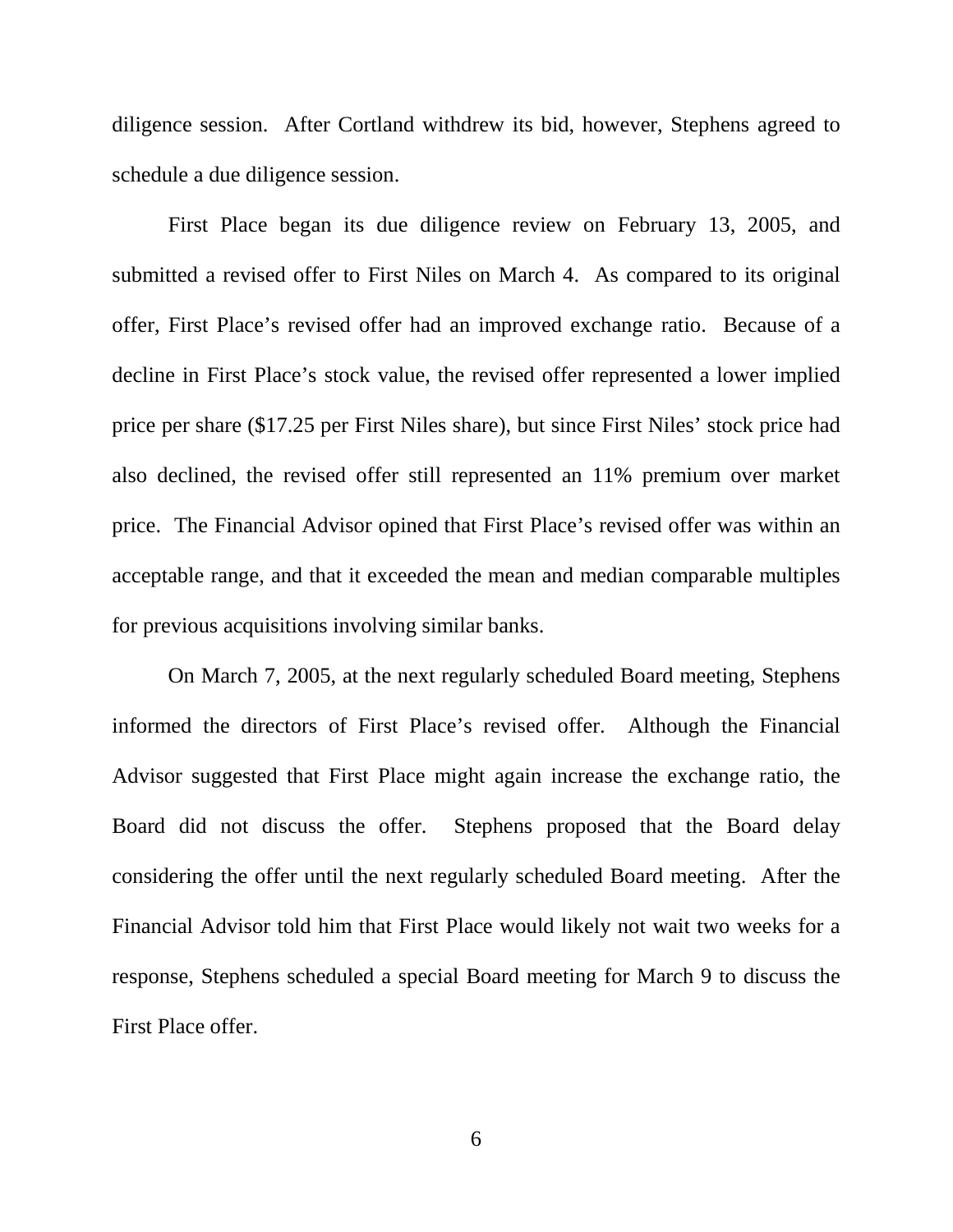On March 8, First Place increased the exchange ratio of its offer to provide an implied value of \$17.37 per First Niles share. At the March 9 special Board meeting, Stephens distributed a memorandum from the Financial Advisor describing First Place's revised offer in positive terms. Without any discussion or deliberation, however, the Board voted 4 to 1 to reject that offer, with only Gantler voting to accept it. After the vote, Stephens discussed Management's privatization plan and instructed Legal Counsel to further investigate that plan.

#### *C. The Reclassification Proposal*

Five weeks later, on April 18, 2005, Stephens circulated to the Board members a document describing a proposed privatization of First Niles ("Privatization Proposal"). That Proposal recommended reclassifying the shares of holders of 300 or fewer shares of First Niles common stock into a new issue of Series A Preferred Stock on a one-to-one basis (the "Reclassification"). The Series A Preferred Stock would pay higher dividends and have the same liquidation rights as the common stock, but the Preferred holders would lose all voting rights except in the event of a proposed sale of the Company. The Privatization Proposal claimed that the Reclassification was the best method to privatize the Company because it allowed maximum flexibility for future capital management activities, such as open market purchases and negotiated buy-backs. Moreover, First Niles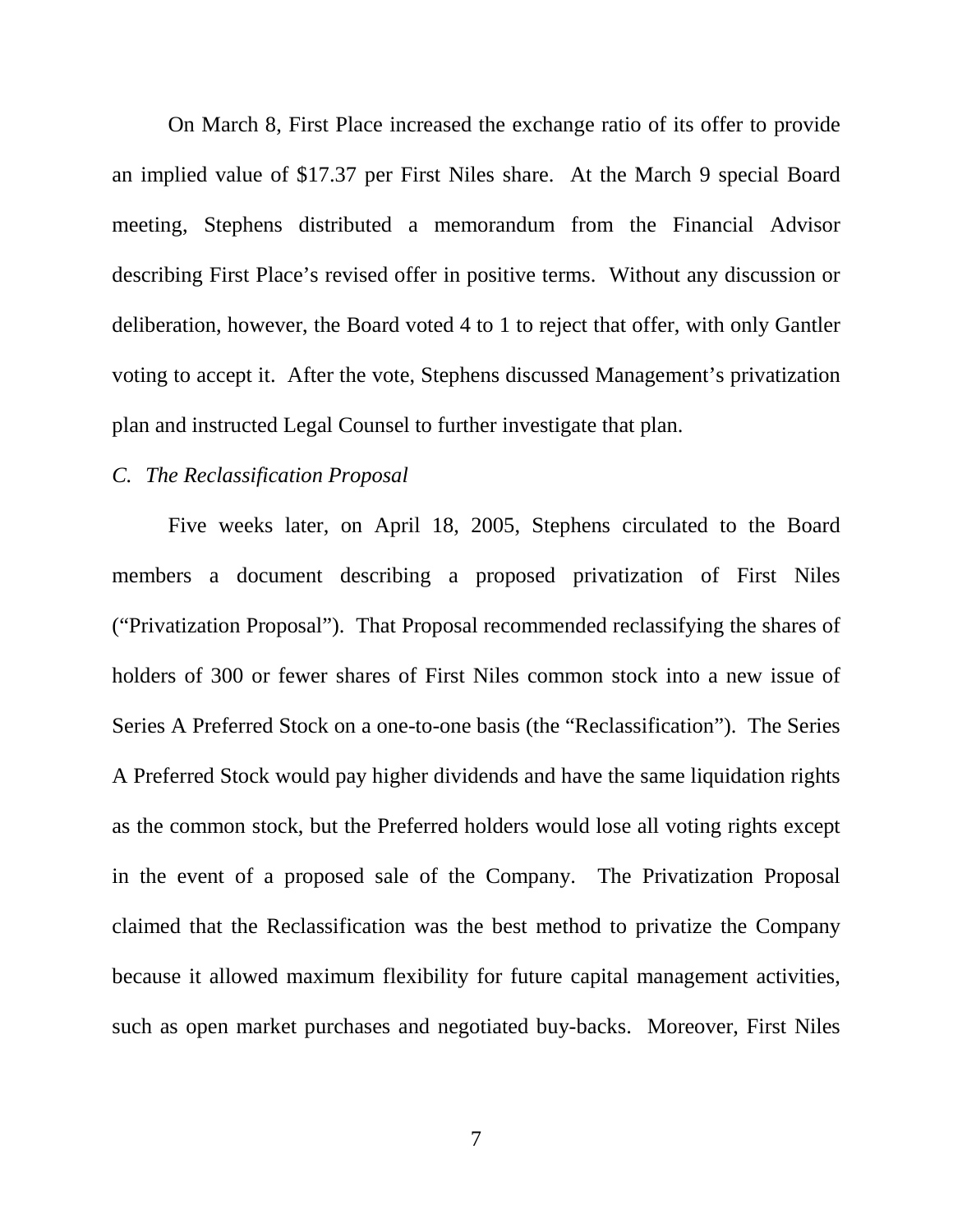could achieve the Reclassification without having to buy back shares in a fair market appraisal.

On April 20, 2005, the Board appointed Zuzolo to chair a special committee to investigate issues relating to the Reclassification, specifically: (1) reincorporating in a state other than Delaware, (2) changing the Bank's charter from a federal to a state charter, (3) deregistering from NASDAQ, and (4) delisting. However, Zuzolo passed away before any other directors were appointed to the special committee.

On December 5, 2005, Powell Goldstein, First Niles' outside counsel specially retained for the Privatization ("Outside Counsel"), orally presented the Reclassification proposal to the Board. The Board was not furnished any written materials. After the presentation, the Board voted 3 to 1 to direct Outside Counsel to proceed with the Reclassification program. Gantler cast the only dissenting vote.

Thereafter, the makeup of the Board changed. Shaker replaced Zuzolo in January of 2006, and Csontos replaced Gantler in April of 2006. From that point on, the Board consisted of Stephens, Kramer, Eddy, Shaker and Csontos.

On June 5, 2006, the Board determined, based on the advice of Management and First Niles' general counsel, that the Reclassification was fair both to the First Niles shareholders who would receive newly issued Series A Preferred Stock, and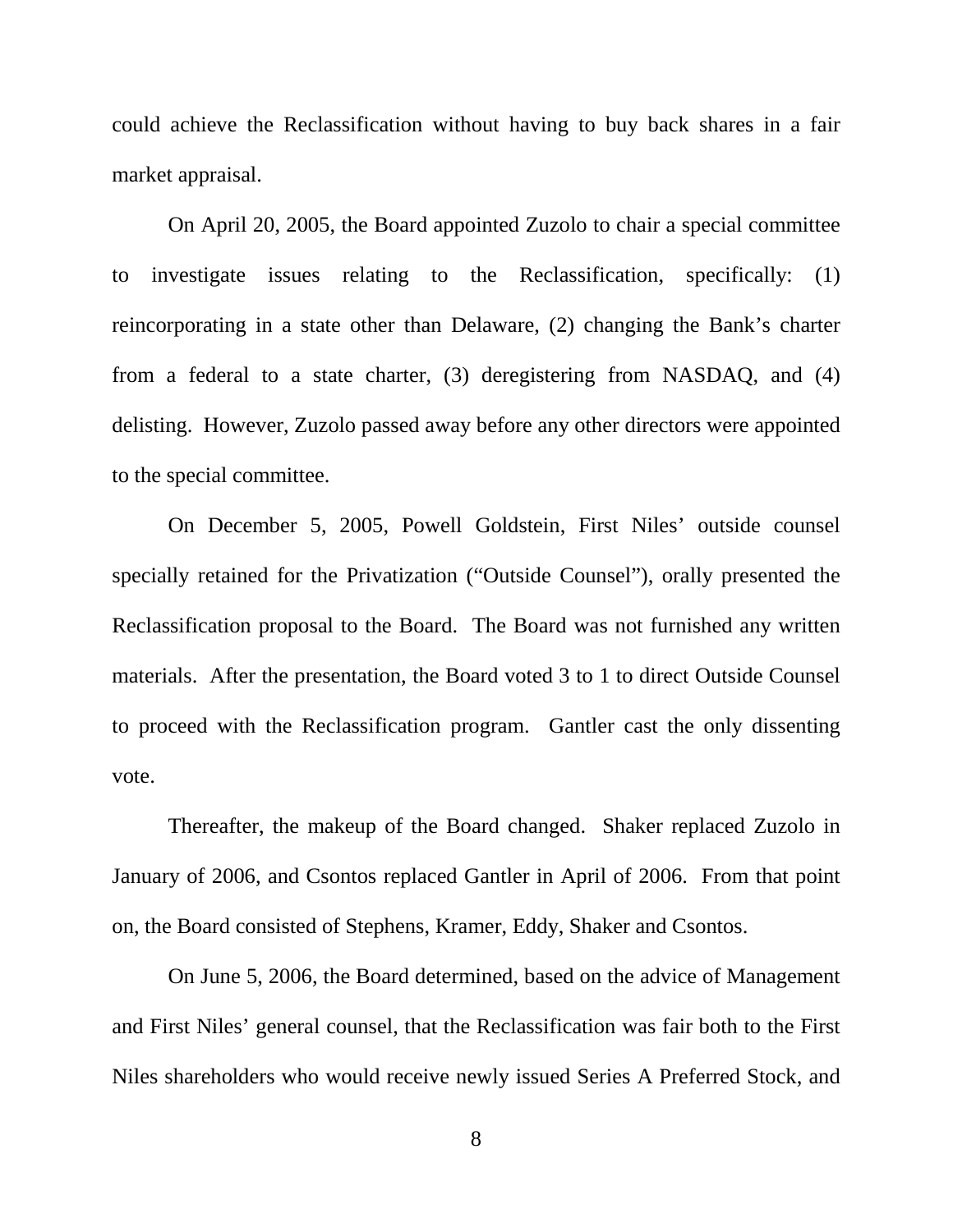to those shareholders who would continue to hold First Niles common stock. On June 19, the Board voted unanimously to amend the Company's certificate of incorporation to reclassify the shares held by owners of 300 or fewer shares of common stock into shares of Series A Preferred Stock that would have the features and terms described in the Privatization Proposal.

### *D. The Reclassification Proxy and the Shareholder Vote*

 On June 29, 2006, the Board submitted a preliminary proxy to the United States Securities and Exchange Commission ("SEC"). An amended version of the preliminary proxy was filed on August 10. Plaintiffs initiated this lawsuit after the amended filing, claiming that the preliminary proxy was materially false and misleading in various respects. On November 16, 2006, the Board, after correcting some of the alleged deficiencies, disseminated a definitive proxy statement ("Reclassification Proxy" or "Proxy") to the First Niles shareholders. On November 20, the plaintiffs filed an amended complaint, alleging (inter alia) that the Reclassification Proxy contained material misstatements and omissions.

 In the Reclassification Proxy, the Board represented that the proposed Reclassification would allow First Niles to "save significant legal, accounting and administrative expenses" relating to public disclosure and reporting requirements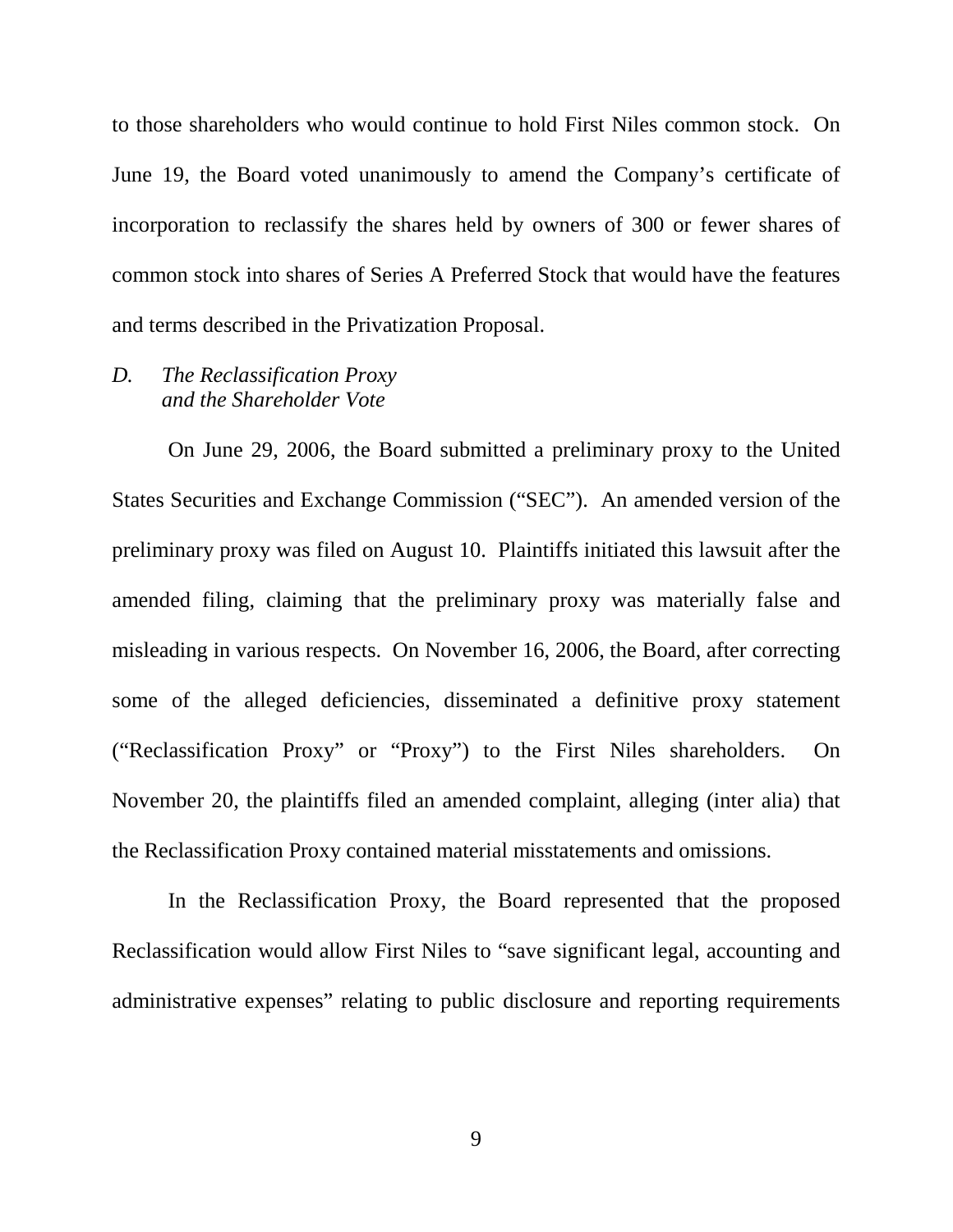under the Exchange  $Act<sup>4</sup>$ . The Proxy also disclosed the benefits of deregistration as including annual savings of \$142,500 by reducing the number of common shareholders, \$81,000 by avoiding Sarbanes-Oxley related compliance costs, and \$174,000 by avoiding a one-time consulting fee to design a system to improve the Company's internal control structure. The negative features and estimated costs of the transaction included \$75,000 in Reclassification-related expenses, reduced liquidity for both the to-be-reclassified preferred and common shares, and the loss of certain investor protections under the federal securities laws.

The Reclassification Proxy also disclosed alternative transactions that the Board had considered, including a cash-out merger, a reverse stock-split, an issue tender offer, expense reduction and a business combination. The Proxy stated that each of the directors and officers of First Niles had "a conflict of interest with respect to [the Reclassification] because he or she is in a position to structure it in such a way that benefits his or her interests differently from the interests of unaffiliated shareholders." The Proxy further disclosed that the Company had received one firm merger offer, and that "[a]fter careful deliberations, the board determined in its business judgment the proposal was not in the best interests of the Company or our shareholders and rejected the proposal."

 4 15 U.S.C. § 78a *et. seq.*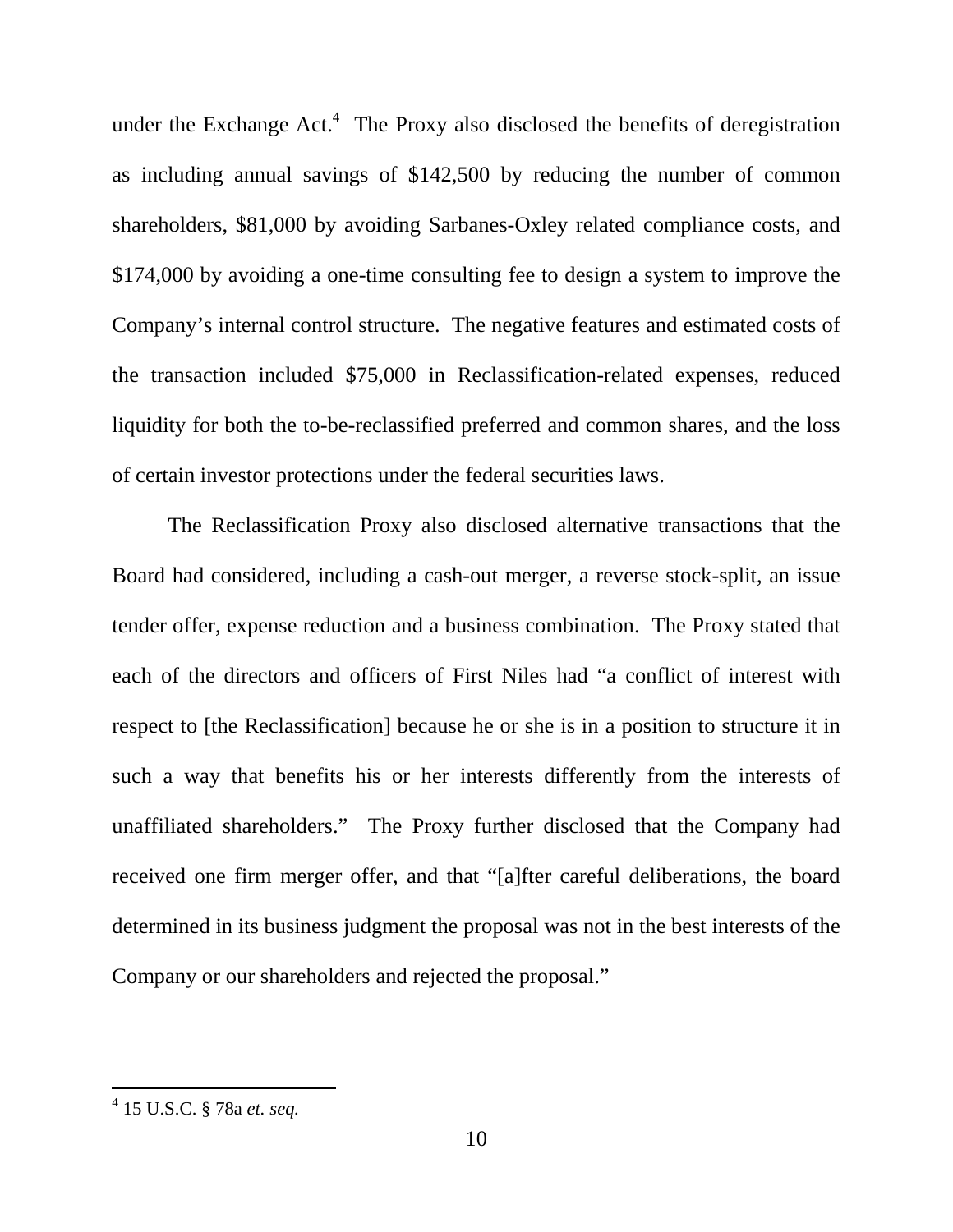The Company's shareholders approved the Reclassification on December 14, 2006. Taking judicial notice of the Company's Rule 13e-3 Transaction Statement,<sup>5</sup> the trial court concluded that of the  $1,384,533$  shares outstanding and eligible to vote, 793,092 shares (or 57.3%) were voted in favor and 11,060 shares abstained. Of the unaffiliated shares, however, the proposal passed by a bare 50.28% majority vote

#### *E. Procedural History*

The amended complaint asserts three separate claims. Count I alleges that the defendants breached their fiduciary duties to the First Niles shareholders by rejecting the First Place merger offer and abandoning the Sales Process. Count II alleges that the defendants breached their fiduciary duty of disclosure by disseminating a materially false and misleading Reclassification Proxy. Count III alleges that the defendants breached their fiduciary duties by effecting the Reclassification.

The defendants moved to dismiss the complaint in its entirety. Defendants argued that Counts I and III were legally deficient for failure to allege facts sufficient to overcome the business judgment presumption; that Count II failed to state a claim that the Reclassification Proxy was materially false and misleading;

<sup>&</sup>lt;sup>5</sup> Rules promulgated under the Exchange Act require the filing of a Rule 13e-3 transaction statement for any transaction that may result in a company reclassifying any of its securities. *See*  17 C.F.R. § 240.13e-3 (2008) ("Going Private Transactions by Certain Issuers or Their Affiliates").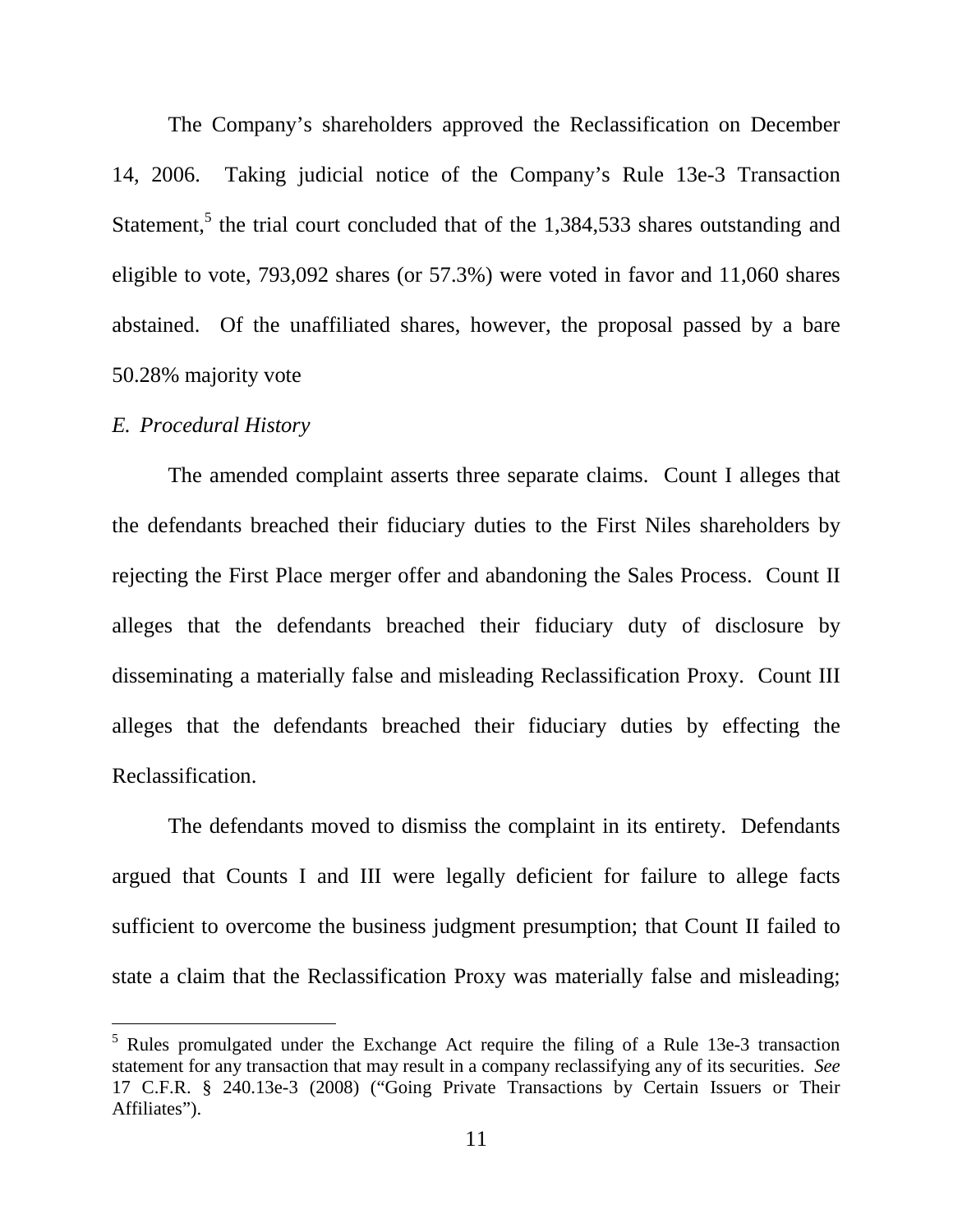and that Count III should also be dismissed because the First Niles shareholders had "ratified" the Board's decision to reclassify the First Niles shares.<sup>6</sup> The Court of Chancery credited these arguments and dismissed the complaint. This appeal followed.

#### *ANALYSIS*

We review *de novo* a decision to grant a motion to dismiss under Court of Chancery Rule 12(b)(6), to "determine whether the trial judge erred as a matter of law in formulating or applying legal precepts."<sup>7</sup> Dismissal is appropriate only if it appears "with reasonable certainty that, under any set of facts that could be proven to support the claims asserted, the plaintiff would not be entitled to relief."<sup>8</sup> In reviewing the grant or denial of a motion to dismiss, we view the complaint in the light most favorable to the non-moving party, accepting as true its well-pled allegations and drawing all reasonable inferences that logically flow from those

 $\overline{a}$ 

<sup>&</sup>lt;sup>6</sup> The defendants also moved to dismiss Counts I and III as to Safarek and Csontos and Count III as to defendant Shaker, on the basis that these defendants were not directors during the challenged votes; and as to Csontos and Shaker for lack of personal jurisdiction under Court of Chancery Rule 12(b)(2). The Court of Chancery dismissed Count I as to Csontos for lack of personal jurisdiction under Rule 12(b)(2); and dismissed Count III as to Safarek, because plaintiffs had not alleged any facts from which one could infer that Safarek took part in the Board's decision to approve the Reclassification. Because plaintiffs do not appeal from those dismissals, we do not address them in this Opinion.

<sup>7</sup> *Feldman v. Cutaia*, 951 A.2d 727, 730-31 (Del. 2008) (quoting *Dunlap v. State Farm Fire & Cas. Co.*, 878 A.2d 434, 438 (Del. 2005)).

<sup>8</sup> *Feldman*, 951 A.2d at 731 (quoting *VLIW Tech., LLC v. Hewlett-Packard Co.*, 840 A.2d 606, 610-11 (Del. 2003)).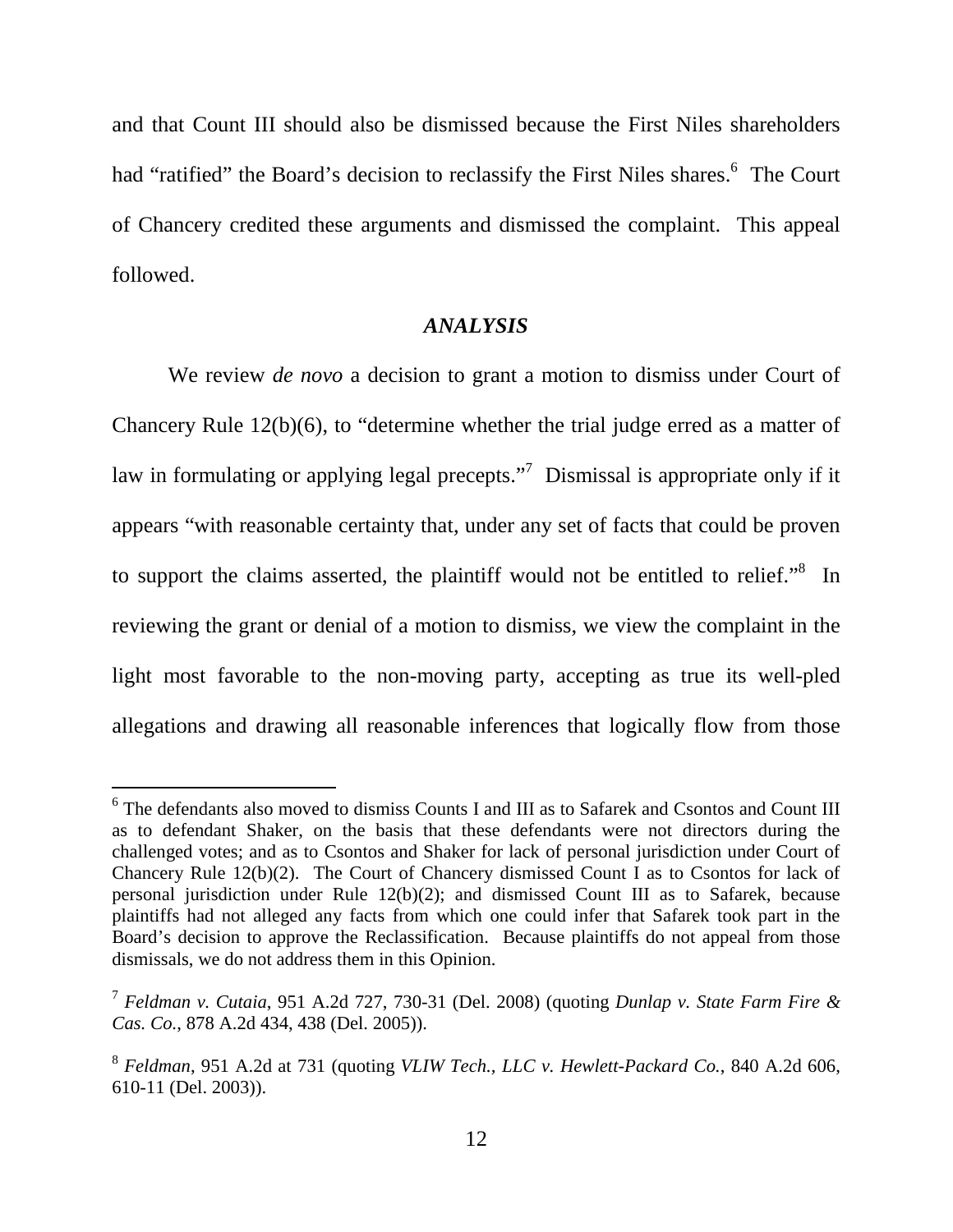allegations.<sup>9</sup> We do not, however, blindly accept conclusory allegations unsupported by specific facts, nor do we draw unreasonable inferences in the plaintiffs' favor.<sup>10</sup>

# **I.** *The Court of Chancery Erroneously Dismissed Count I of the Complaint*

Count I of the complaint alleges that the defendants breached their duties of loyalty and care as directors and officers of First Niles by abandoning the Sales Process. Specifically, plaintiffs claim that the defendants improperly: (1) sabotaged the due diligence aspect of the Sales Process, (2) rejected the First Place offer, and (3) terminated the Sales Process, all for the purpose of retaining the benefits of continued incumbency.

In his opinion, the Vice Chancellor concluded that *Unocal*<sup>11</sup> did not apply, because the complaint did not allege any "defensive" action by the Board.<sup>12</sup> The court also determined entire fairness review to be inappropriate, because (1) it would be problematic to determine "fair price" without a completed transaction, (2) the Board had not interposed itself between the shareholders and a potential

 9 *Feldman*, 951 A.2d at 731.

<sup>10</sup> *In re General Motors (Hughes) S'holder Litig*., 897 A.2d 162, 168 (Del. 2006).

<sup>11</sup> *Unocal v. Mesa Petroleum Co.*, 493 A.2d 946 (Del. 1985).

<sup>12</sup> *Gantler v. Stephens*, 2008 WL 401124, at \*8 (Del. Ch. February 14, 2008).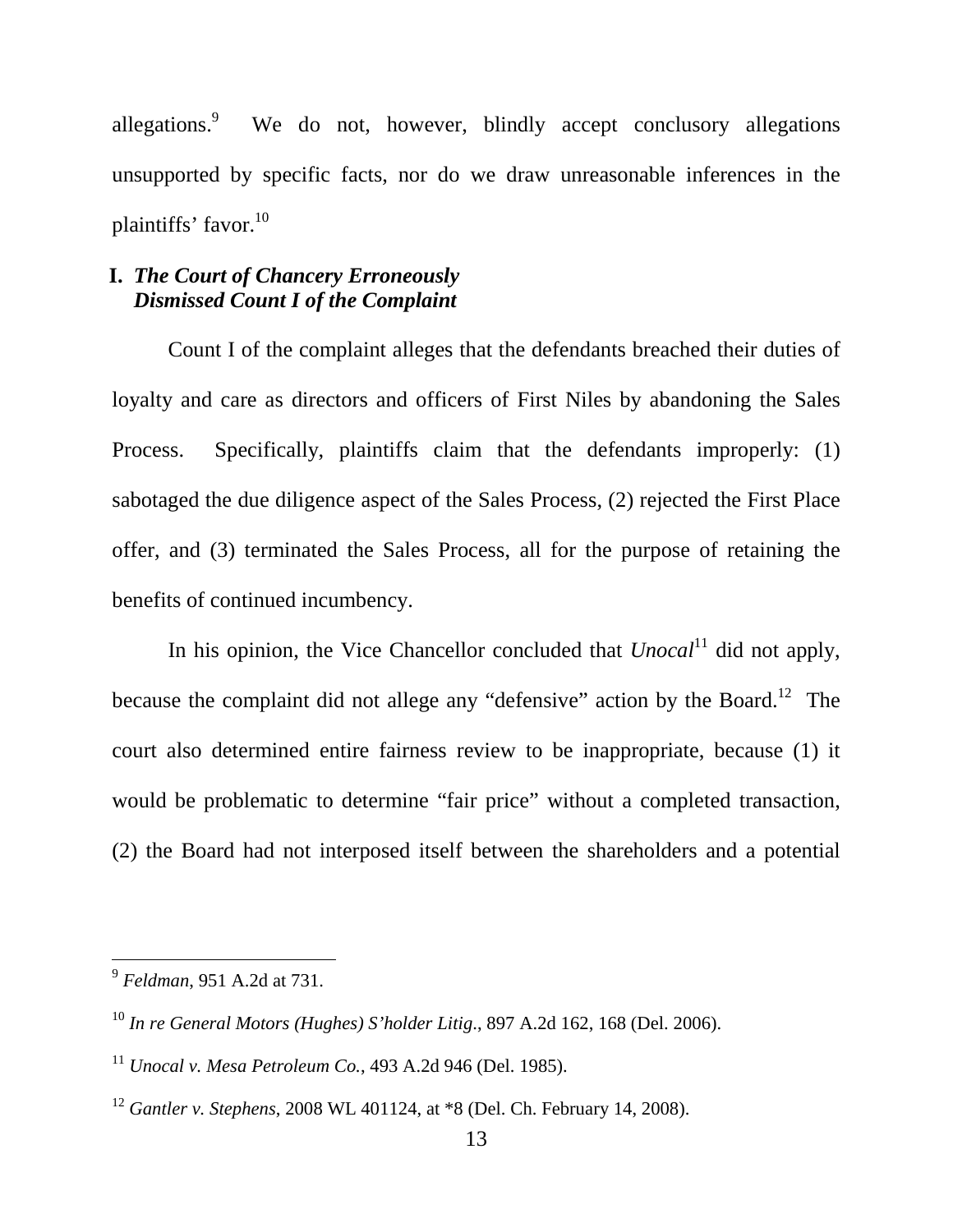acquirer by implementing defensive measures, and (3) entire fairness review would be inconsistent with the broad power allocated to directors.<sup>13</sup>

Accordingly, the Court of Chancery analyzed Count I under the business iudgment standard,  $14$  and concluded that the Count I allegations failed to rebut the presumption of business judgment.<sup>15</sup> Because the Board had "initiated the Sales Process on its own accord, seemingly as a market check as part of an exploration of strategic alternatives[,]" that supported the Board's stated business purpose―to reduce corporate expense associated with federal securities law compliance. The Vice Chancellor also concluded that the complaint failed to plead facts sufficient to infer disloyalty, $16$  and that given the Board's extensive discussions with, and receipt of reports from, the Financial Advisor, and given the involvement of specially retained Outside Counsel, the alleged facts were insufficient to establish a violation of the duty of care.<sup>17</sup> The court therefore concluded that the challenged conduct was entitled to business judgment protection, which required the dismissal of Count I.

- $15$  *Id.* at \*11-12.
- $^{16}$  *Id.* at \*11.

 $^{17}$  *Id.* 

 $^{13}$  *Id.* at \*9-10.

<sup>14</sup> *Id.* at \*8-9.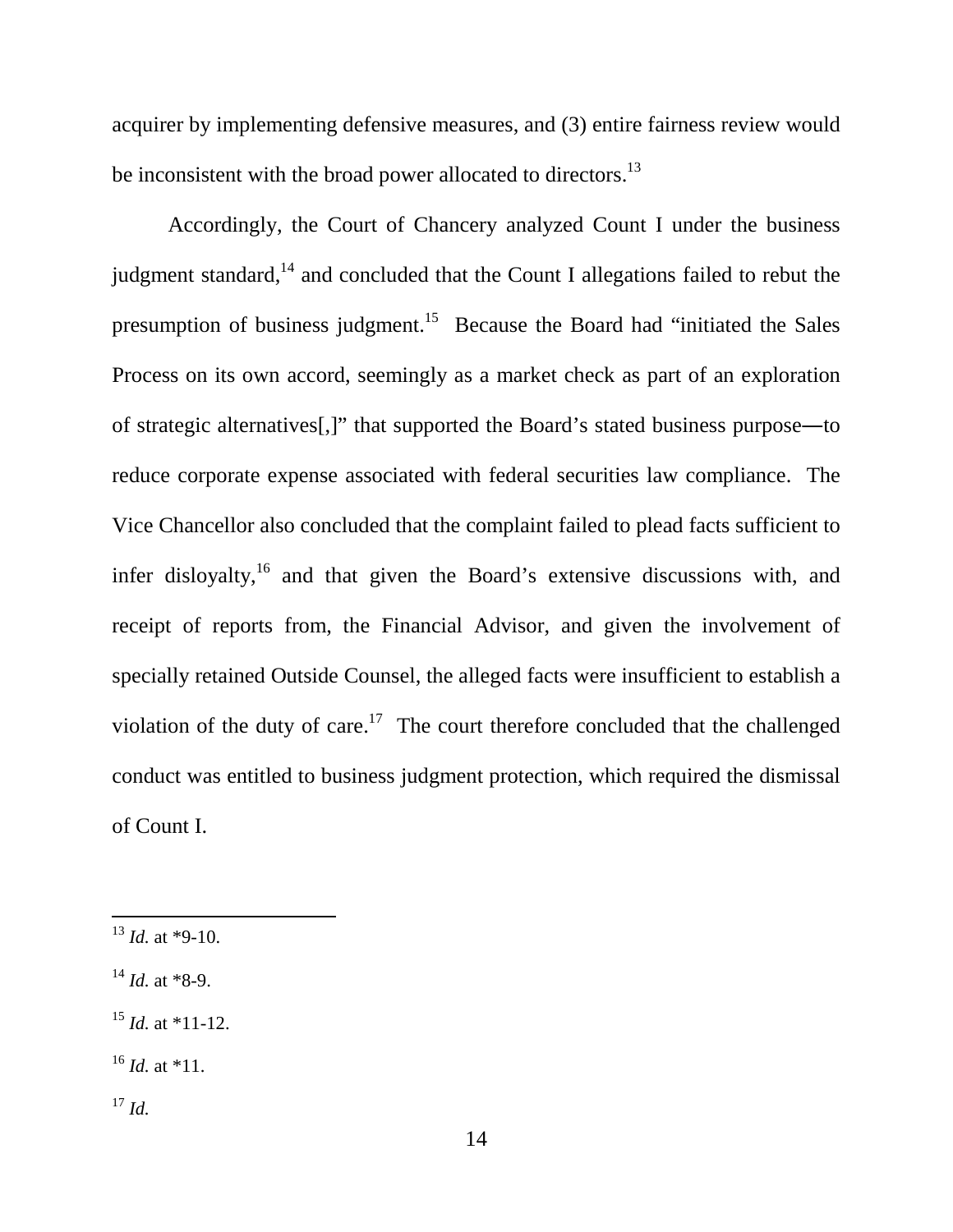The Court of Chancery separately dismissed Count I as to defendant Csontos under Court of Chancery Rule  $12(b)(2)$ , on the basis that Csontos was not a director when the Sales Process was terminated, did not hold an "officer" position enumerated in 10 *Del. C.* § 3114(b), and had not been identified by the Company as an executive officer.<sup>18</sup> The Court of Chancery dismissed Count I as to Safarek (in his capacity as an officer), because the pled facts were insufficient to support a reasonable inference that Safarek had acted in bad faith or without due care.<sup>19</sup> Lastly, the Vice Chancellor specifically found insufficient the claim that Safarek had "sabotaged" the due diligence process, because the complaint failed to allege specific facts showing that "a delay of a matter of days, or at most a couple of weeks, conceivably could be a breach of [his] fiduciary duty."<sup>20</sup>

On appeal, the plaintiffs claim that the legal sufficiency of Count I should have been determined under the heightened *Unocal* standard or, alternatively, under the entire fairness standard. Under either or both standards, plaintiffs urge, Count I would withstand a motion to dismiss. Additionally, plaintiffs argue that the dismissal of Safarek was error because a reasonable inference could be drawn

<sup>&</sup>lt;sup>18</sup> Gantler v. Stephens, 2008 WL 401124, at \*7 (Del. Ch. February 14, 2008). Plaintiffs do not appeal from that dismissal.

<sup>19</sup> *Id.*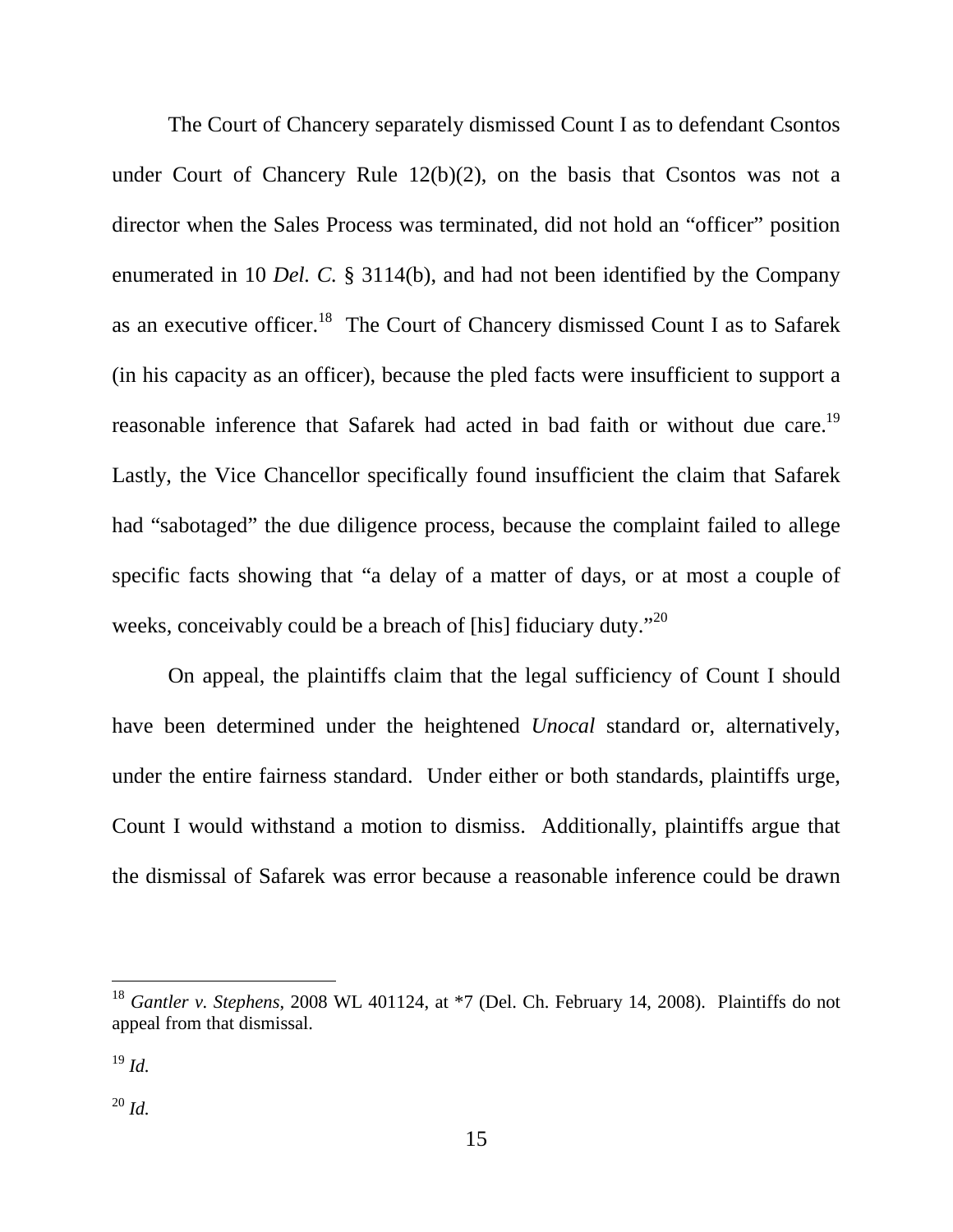that Safarek had actively sabotaged the due diligence process, thereby aiding and abetting Stephens' duty of loyalty violation.

We conclude that the Court of Chancery erroneously dismissed Count I of the complaint for the reasons next discussed.

# *A. The Court of Chancery Properly Refused to Apply Unocal Scrutiny*

-

The plaintiffs first challenge the Vice Chancellor's determination that Count I was not subject to review under *Unocal.* We agree with that ruling and find no error. "Enhanced judicial scrutiny under *Unocal* applies 'whenever the record reflects that a board of directors took defensive measures in response to a perceived threat to corporate policy and effectiveness which touches on issues of control.'"<sup>21</sup> The plaintiffs argue that *Unocal* should apply because Count I alleges that the defendants rejected a value-maximizing bid in favor of a transaction that favored their self-interest at the shareholders' expense. Stated differently, plaintiffs argue that Count I, fairly read, alleges that the defendants stood to lose the benefits of corporate control if the Company were sold, and that they therefore took defensive action by sabotaging the due diligence process, rejecting the First Place offer, and terminating the Sales Process.

<sup>21</sup> *In re Santa Fe Pac. Corp., S'holder Litig*., 669 A.2d 59, 71 (Del. 1995) (quoting *Unitrin, Inc. v. Am. Gen. Corp*., 651 A.2d 1361, 1372 n.9 (Del. 1995)).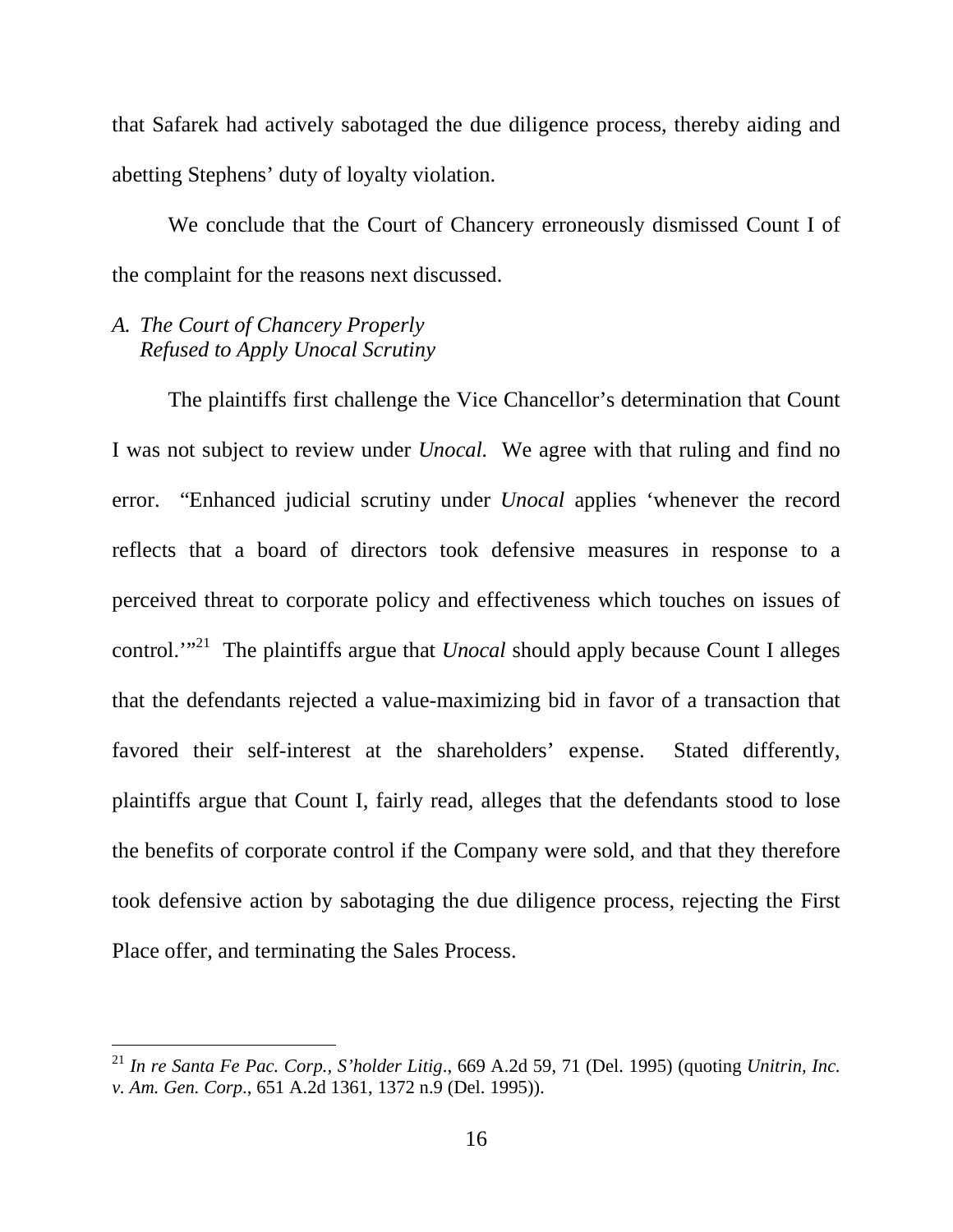The Court of Chancery properly refused to apply *Unocal* in this fashion. The premise of *Unocal* is "that the transaction at issue was defensive."<sup>22</sup> Count I sounds in disloyalty, not improper defensive conduct. Count I does not allege any hostile takeover attempt or similar threatened external action from which it could reasonably be inferred that the defendants acted "defensively."<sup>23</sup>

## *B. The Court of Chancery Misapplied the Business Judgment Standard*

-

The plaintiffs next claim that the legal sufficiency of Count I should have been reviewed under the entire fairness standard. That claim is assessed within the framework of the business judgment standard, which is "a presumption that in making a business decision the directors of a corporation acted on an informed basis, in good faith and in the honest belief that the action taken was in the best interests of the company."<sup>24</sup>

Procedurally, the plaintiffs have the burden to plead facts sufficient to rebut that presumption.<sup>25</sup> On a motion to dismiss, the pled facts must support a

<sup>22</sup> *Shamrock Hldgs, Inc. v. Polaroid Corp*., 559 A.2d 257, 271 (Del. Ch. 1989).

<sup>23</sup> Rejecting an acquisition offer, without more, is not "defensive action" under *Unocal*. *See Kahn v. MSB Bancorp, Inc*., 1998 WL 409355, at \*3-4 (Del. Ch. July 16, 1998), *aff'd*, 734 A.2d 158 (Table) (Del. 1999) (holding local savings bank's board's rejection of merger offers was not a defensive action under *Unocal*.)

<sup>24</sup> *Aronson v. Lewis*, 473 A.2d 805, 812 (Del. 1984) (internal citations omitted).

<sup>25</sup> *Cinerama, Inc. v. Technicolor, Inc*., 663 A.2d 1156, 1162 (Del. 1995).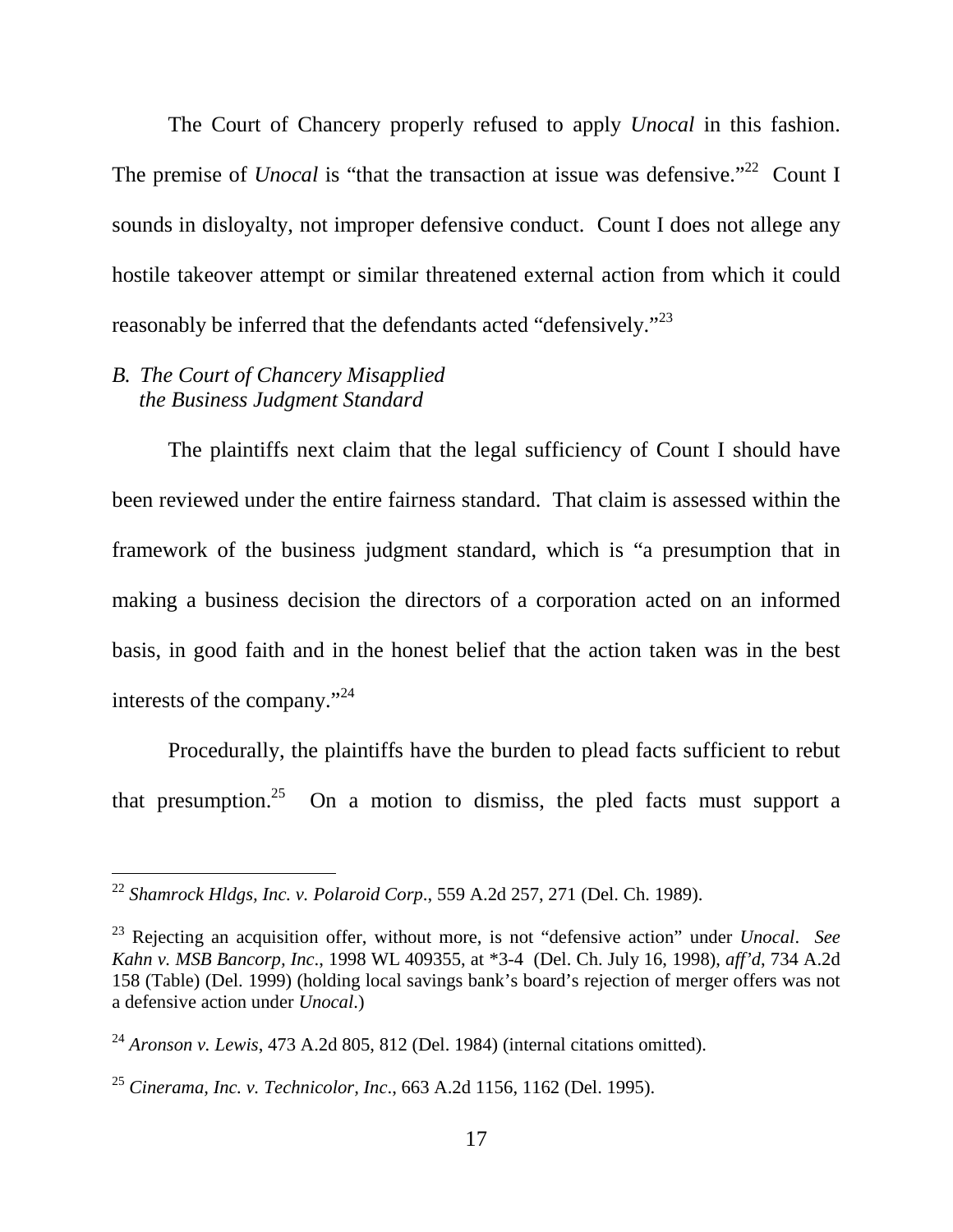reasonable inference that in making the challenged decision, the board of directors breached either its duty of loyalty or its duty of care.<sup>26</sup> If the plaintiff fails to satisfy that burden, "a court will not substitute its judgment for that of the board if the  $\ldots$  decision can be 'attributed to any rational business purpose."<sup>27</sup>

We first consider the sufficiency of Count I as against the Director Defendants. That Count alleges that those defendants (together with non-party director Zuzolo) improperly rejected a value-maximizing bid from First Place and terminated the Sales Process. Plaintiffs allege that the defendants rejected the First Place bid to preserve personal benefits, including retaining their positions and pay as directors, as well as valuable outside business opportunities. The complaint further alleges that the Board failed to deliberate before deciding to reject the First Place bid and to terminate the Sales Process. Indeed, plaintiffs emphasize, the Board retained the Financial Advisor to advise it on the Sales Process, yet repeatedly disregarded the Financial Advisor's advice.

A board's decision not to pursue a merger opportunity is normally reviewed within the traditional business judgment framework.<sup>28</sup> In that context the board is

 $\overline{a}$ 

<sup>26</sup> *McMullin v. Beran*, 765 A.2d 910, 917 (Del. 2000); *Emerald Partners v. Berlin*, 726 A.2d 1215, 1221 (Del. 1999).

<sup>27</sup> *Unocal v. Mesa Petroleum Co.*, 493 A.2d 946, 954 (Del. 1985) (quoting *Sinclair Oil Corp. v. Levien*, 280 A.2d 717, 720 (Del. 1971)).

<sup>28</sup> *TW Servs., Inc. v. SWT Acquisition Corp*., 1989 WL 20290, at \*11 (Del. Ch. March 2, 1989).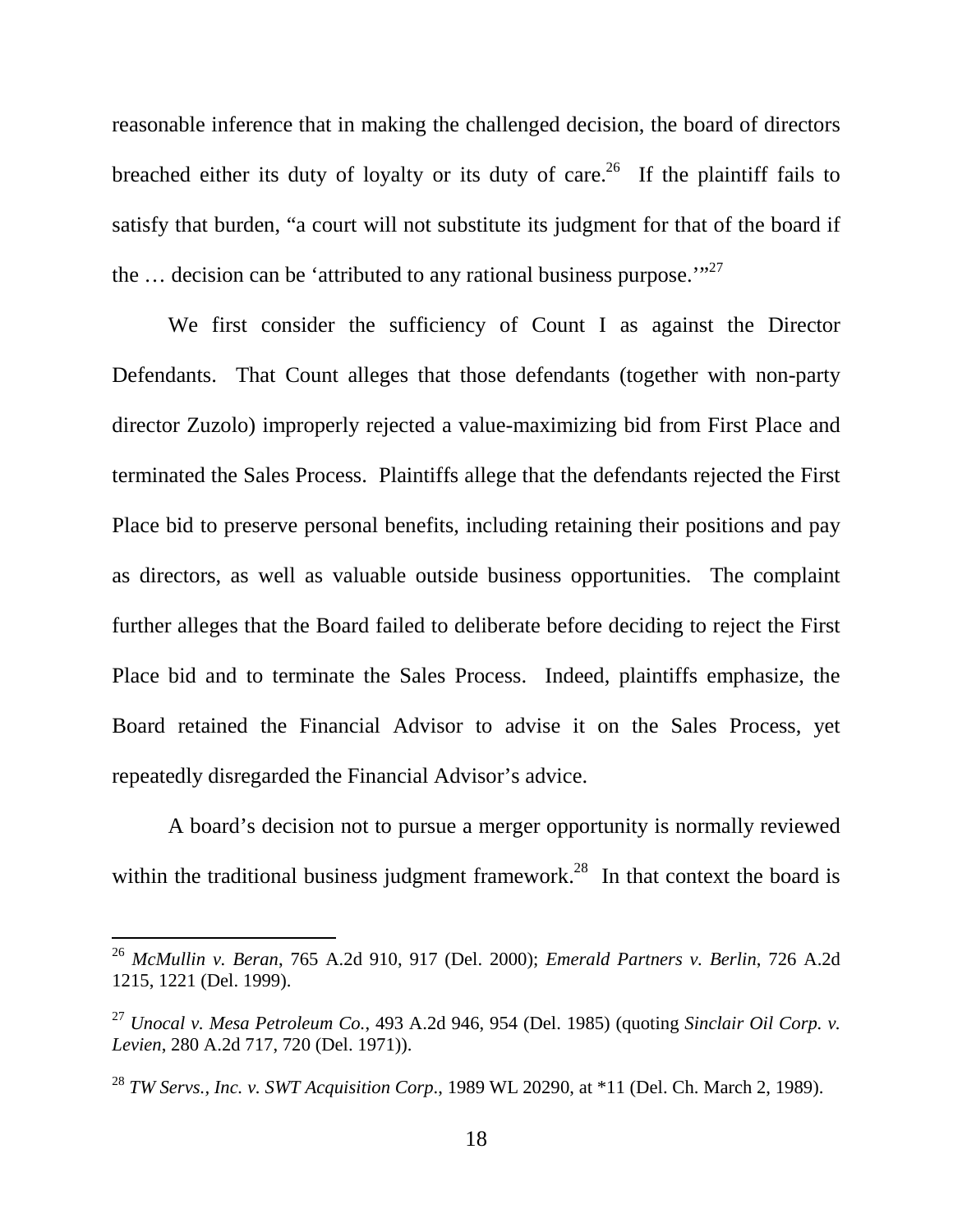entitled to a strong presumption in its favor, because implicit in the board's statutory authority to propose a merger, is also the power to decline to do so.<sup>29</sup>

Our analysis of whether the Board's termination of the Sales Process merits the business judgment presumption is two pronged. First, did the Board reach its decision in the good faith pursuit of a legitimate corporate interest? Second, did the Board do so advisedly? $30$  For the Board's decision here to be entitled to the business judgment presumption, both questions must be answered affirmatively.

We consider first whether Count I alleges a cognizable claim that the Board breached its duty of loyalty. In *TW Services v. SWT Acquisition Corporation*, the Court of Chancery recognized that a board's decision to decline a merger is often rooted in distinctively corporate concerns, such as enhancing the corporation's long term share value, or "a plausible concern that the level of debt likely to be borne by [the target company] following any merger would be detrimental to the long term function of th[at] [c]ompany." A good faith pursuit of legitimate concerns of this kind will satisfy the first prong of the analysis. $31$ 

 $^{31}$ *Id.* at \*11.

<sup>29</sup> *See* 8 *Del. C.* § 251 for the grant of authority to enter into a merger; *see also TW Servs.*, 1989 WL 20290, at \*10-11; *see generally Kahn v. MSB Bancorp, Inc.*, 1998 WL 409355 (Del. Ch. July 16, 1998), *aff'd*, 734 A.2d 158 (Table) (Del. 1999) (describing a board's power under Section 251 and reviewing a decision not to negotiate a merger under the business judgment standard).

<sup>30</sup> *TW Servs.,* 1989 WL 20290, at \*10-11.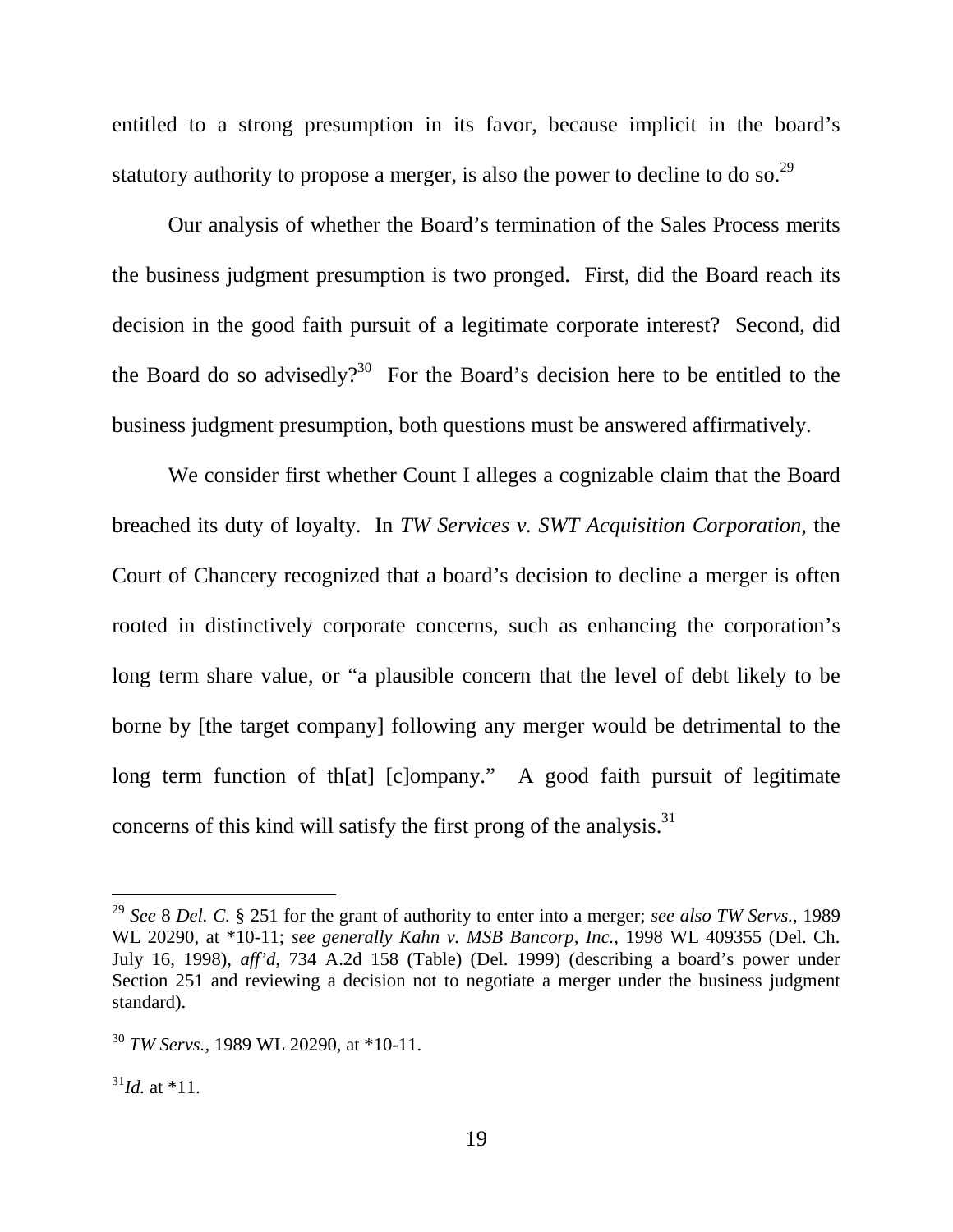Here, the plaintiffs allege that the Director Defendants had a disqualifying self-interest because they were financially motivated to maintain the status quo. A claim of this kind must be viewed with caution, because to argue that directors have an entrenchment motive solely because they could lose their positions following an acquisition is, to an extent, tautological. By its very nature, a board decision to reject a merger proposal could always enable a plaintiff to assert that a majority of the directors had an entrenchment motive. For that reason, the plaintiffs must plead, in addition to a motive to retain corporate control, other facts sufficient to state a cognizable claim that the Director Defendants acted disloyally.<sup>32</sup>

The plaintiffs have done that here. At the time the Sales Process was terminated, the Board members were Stephens, Kramer, Eddy, Zuzolo and Gantler. Only Gantler voted to accept the First Place merger bid. The pled facts are sufficient to establish disloyalty of at least three (*i.e.*, a majority) of the remaining directors, which suffices to rebut the business judgment presumption. First, the Reclassification Proxy itself admits that the Company's directors and officers had "a conflict of interest with respect to [the Reclassification] because he or she is in a

<sup>32</sup> *See Pogostin v. Rice*, 480 A.2d 619, 627 (Del. 1984), *overruled on other grounds by Brehm v. Eisner*, 746 A.2d 244 (Del. 2000) ("plaintiffs have failed to plead any facts supporting their claim[s] that the … board rejected the … offer solely to retain control. Rather, plaintiffs seek to establish a motive or primary purpose to retain control only by showing that the … board opposed a tender offer. Acceptance of such an argument would condemn any board, which successfully avoided a takeover, regardless of whether that board properly determined that it was acting in the best interests of the shareholders.").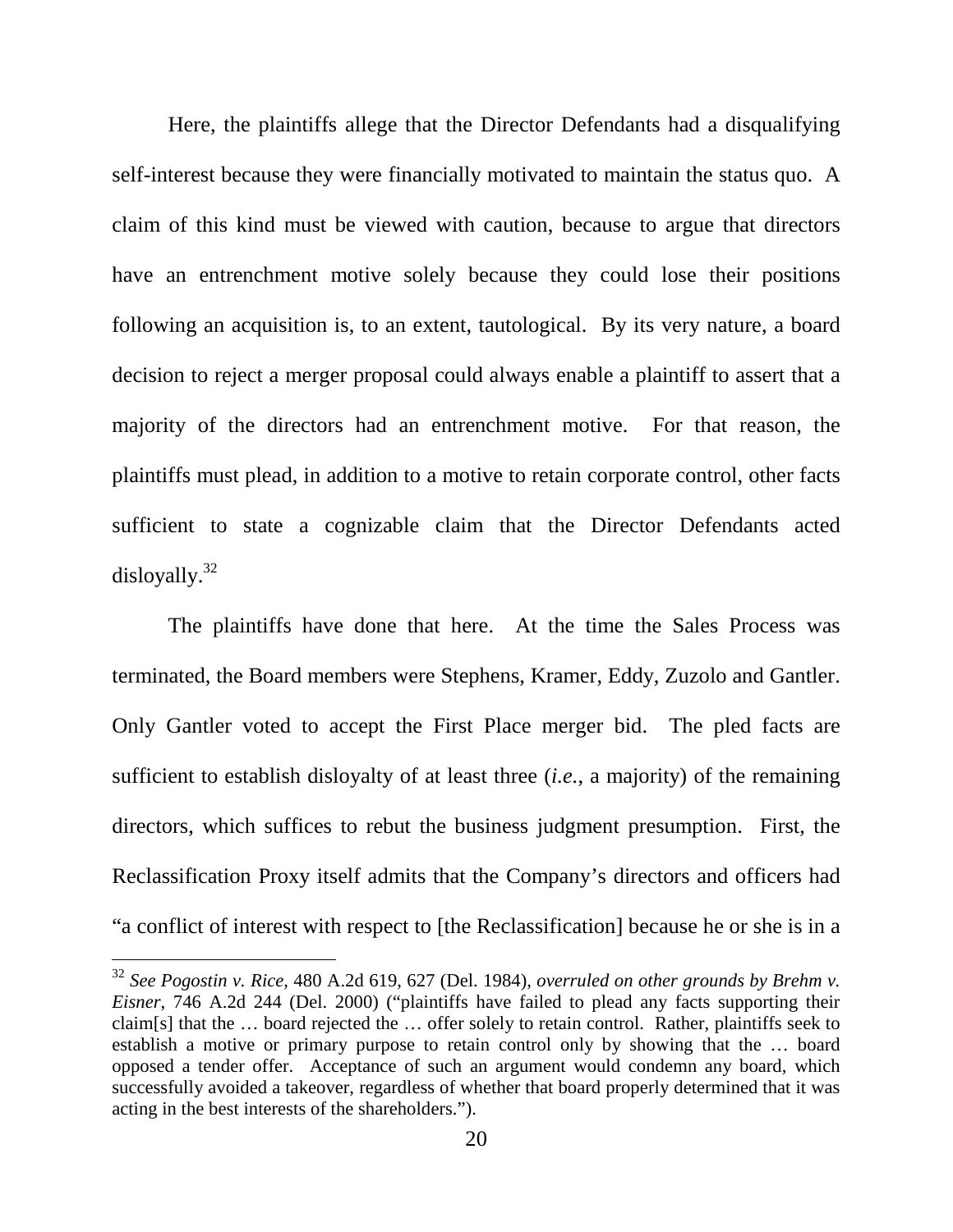position to structure it in a way that benefits his or her interests differently from the interest of the unaffiliated stockholders." Second, a director-specific analysis establishes (for Rule 12(b)(6) purposes) that a majority of the Board was conflicted.

Stephens: Aside from Stephens losing his long held positions as President, Chairman and CEO of First Niles and the Bank, the plaintiffs have alleged specific conduct from which a duty of loyalty violation can reasonably be inferred. Stephens never responded to Cortland's due diligence request. The Financial Advisor noted that Stephens' failure to respond had caused Cortland to withdraw its bid. Even after Cortland had offered First Niles an extension, Stephens did not furnish the necessary due diligence materials, nor did he inform the Board of these due diligence problems until after Cortland withdrew. Cortland had also explicitly stated in its bid letter that the incumbent Board would be terminated if Cortland acquired First Niles. From these alleged facts it may reasonably be inferred that what motivated Stephens' unexplained failure to respond promptly to Cortland's due diligence request was his personal financial interest, as opposed to the interests of the shareholders. That same inference can be drawn from Stephens' response to the First Place bid: Count I alleges that Stephens attempted to "sabotage" the First Place due diligence request in a manner similar to what occurred with Cortland.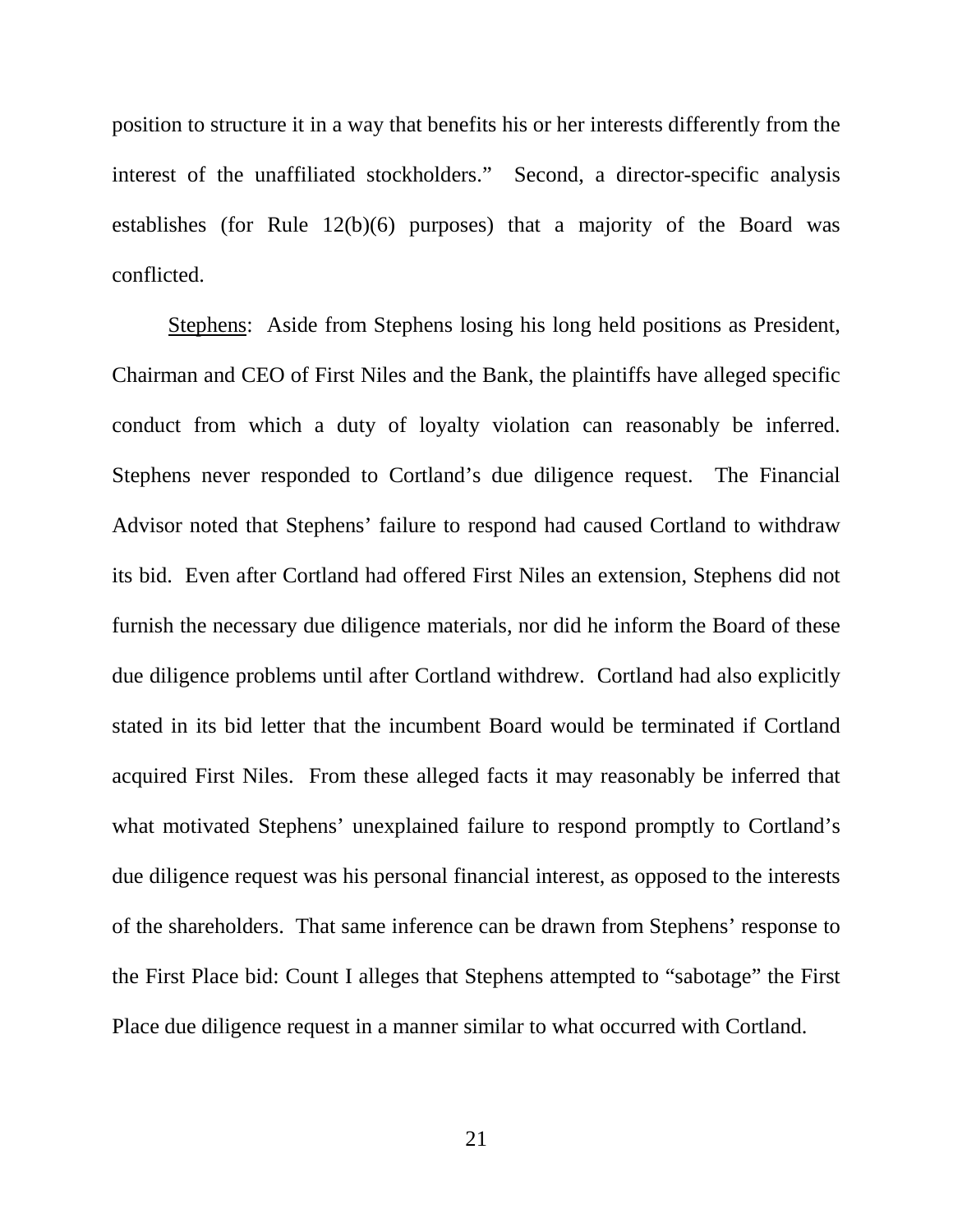Thus, the pled facts provide a sufficient basis to conclude, for purposes of a Rule 12(b)(6) motion to dismiss, that Stephens acted disloyally.

Kramer: Director Kramer's alleged circumstances establish a similar disqualifying conflict. Kramer was the President of William Kramer & Son, a heating and air conditioning company in Niles that provided heating and air conditioning services to the Bank. It is reasonable to infer that Kramer feared that if the Company were sold his firm would lose the Bank as a client. The loss of such a major client would be economically significant, because the complaint alleges that Kramer was a man of comparatively modest means, and that his company had few major assets and was completely leveraged. Because Kramer would suffer significant injury to his personal business interest if the Sales Process went forward, those pled facts are sufficient to support a reasonable inference that Kramer disloyally voted to terminate the Sales Process and support the Privatization Proposal.

Zuzolo: As earlier noted, Director Zuzolo was a principal in a small law firm in Niles that frequently provided legal services to First Niles and the Bank. Zuzolo was also the sole owner of a real estate title company that provided title services in nearly all of Home Federal's real estate transactions. Because Zuzolo, like Kramer, had a strong personal interest in having the Sales Process not go forward,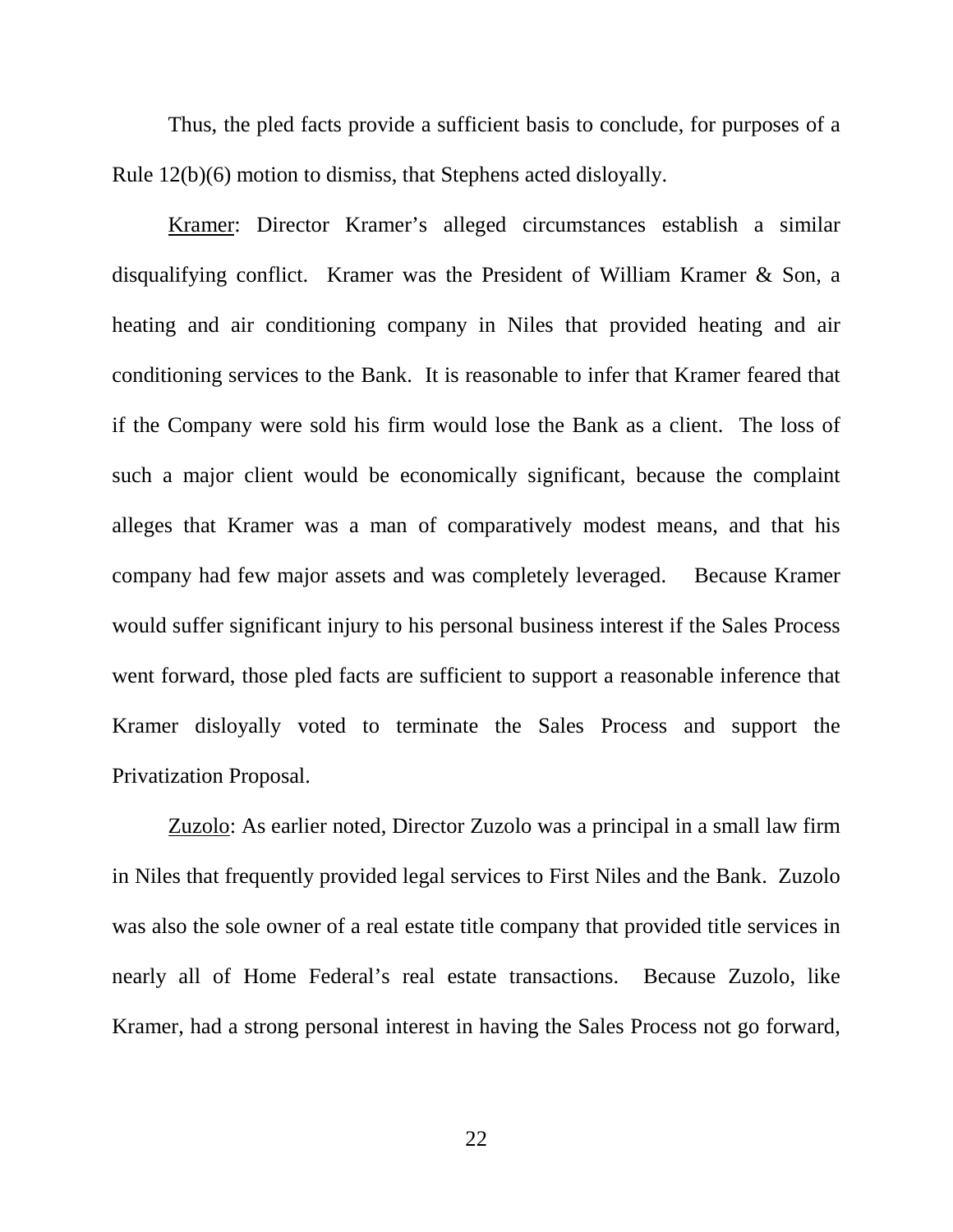the same reasonable inferences that flow from Kramer's personal business interest can be drawn in Zuzolo's case.

In summary, the plaintiffs have alleged facts sufficient to establish, for purposes of a motion to dismiss, that a majority of the First Niles Board acted disloyally. Because a cognizable claim of disloyalty rebuts the business judgment presumption, we need not reach the separate question of whether, in deciding to terminate the Sales Process, the Director Defendants acted advisedly (*i*.*e*., with due care). Because the claim of disloyalty was subject to entire fairness review, the Court of Chancery erred in dismissing Count I as to the Director Defendants on the basis of the business judgment presumption.<sup>33</sup>

In dismissing Count I as to the Officer Defendants, the Court of Chancery similarly erred. The Court of Chancery has held, and the parties do not dispute, that corporate officers owe fiduciary duties that are identical to those owed by

 $33$  The Court of Chancery determined that entire fairness review was inappropriate, because: (1) it would be problematic to determine "fair price" without a completed transaction, (2) the Board did not interpose itself between the shareholders and a potential acquirer by implementing any defensive measures, and (3) entire fairness review would be inconsistent with Delaware's broad allocation to power to directors. *See Gantler v. Stephens*, 2008 WL 401124, at \*9-10 (Del. Ch. February 14, 2008). Although it may be problematic to determine the fair price of a transaction that was never finalized, our decisions have applied the entire fairness standard in a nontransaction context. *See Nixon v. Blackwell*, 626 A.2d 1366, 1376 (Del. 1993) (applying the fair dealing prong of entire fairness). That the Board did not implement any impermissible defensive measures does not, *ipso facto*, insulate their actions from entire fairness review. Nor does Delaware's broad allocation of power to directors require less searching review where shareholders are able to establish a cognizable claim of self-interested director behavior.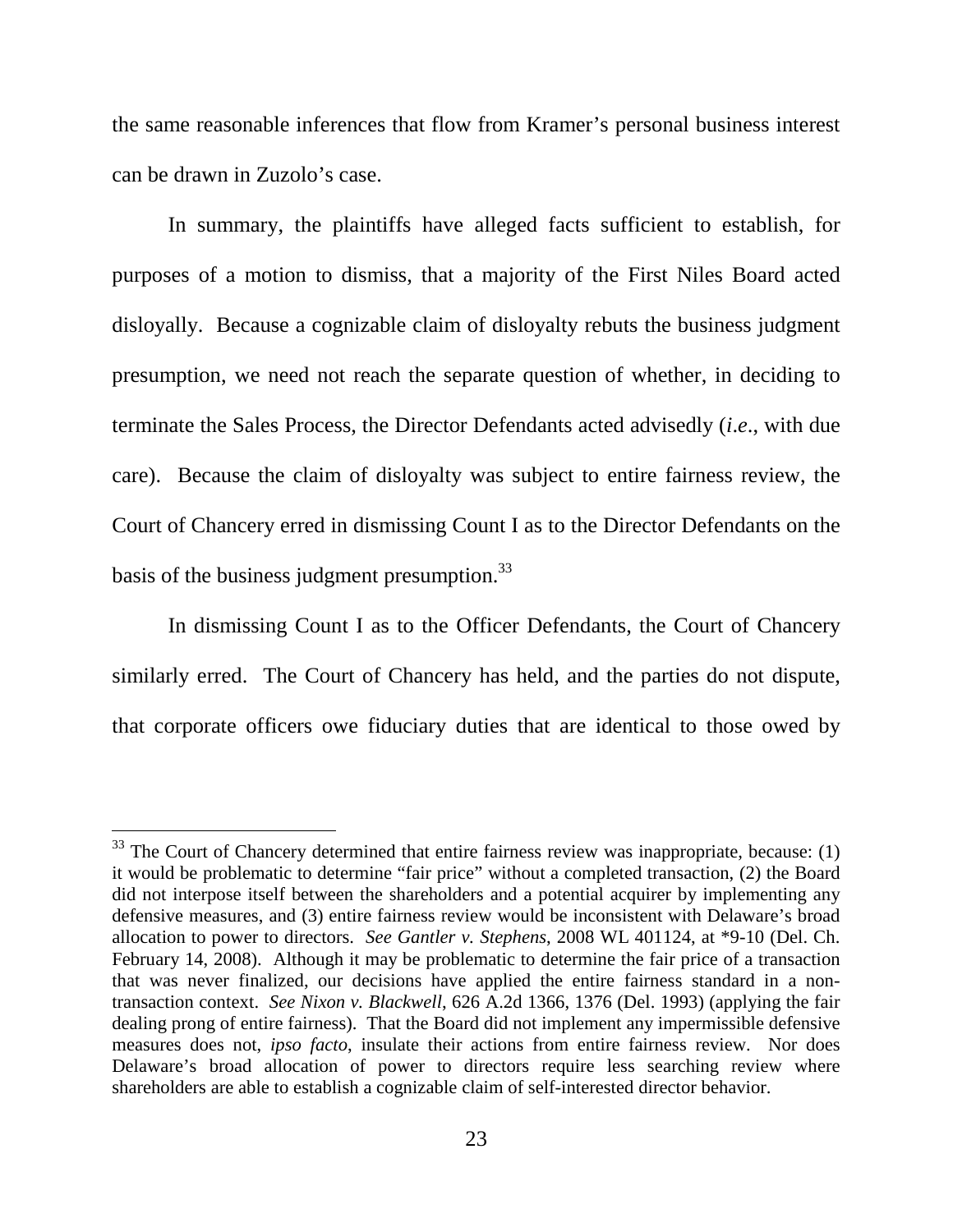corporate directors.<sup>34</sup> That issue—whether or not officers owe fiduciary duties identical to those of directors―has been characterized as a matter of first impression for this Court.<sup>35</sup> In the past, we have implied that officers of Delaware corporations, like directors, owe fiduciary duties of care and loyalty, and that the fiduciary duties of officers are the same as those of directors.<sup>36</sup> We now explicitly so hold. $37$  The only question presented here is whether the complaint alleges sufficiently detailed acts of wrongdoing by Stephens and Safarek to state a claim that they breached their fiduciary duties as officers. We conclude that it does.

Stephens and Safarek were responsible for preparing the due diligence materials for the three firms that expressed an interest in acquiring First Niles. The alleged facts that make it reasonable to infer that Stephens violated his duty of loyalty as a director, also establish his violation of that same duty as an officer. It also is reasonably inferable that Safarek aided and abetted Stephens' separate

 $\overline{a}$ 

<sup>34</sup> *See, e.g., Ryan v. Gifford*, 935 A.2d 258, 266 (Del. Ch. 2007).

<sup>35</sup> *See, e.g., In re Walt Disney Co., Deriv. Litig.*, 2004 WL 2050138, at \*3 (Del. Ch. September 10, 2004) ("To date, the fiduciary duties of officers have been assumed to be identical to those of directors.") (citations omitted).

<sup>&</sup>lt;sup>36</sup> That officers and directors of Delaware corporations have identical fiduciary duties has long been an articulated principle of Delaware law. *See, e.g*., *Guth v. Loft, Inc*., 5 A.2d 503, 510 (Del. 1939) (discussing the duty of loyalty applicable to officers and directors); *Cede & Co. v. Technicolor, Inc*., 634 A.2d 345, 361 (Del. 1993) (same).

 $37$  That does not mean, however, that the consequences of a fiduciary breach by directors or officers, respectively, would necessarily be the same. Under 8 *Del. C.* § 102(b)(7), a corporation may adopt a provision in its certificate of incorporation exculpating its directors from monetary liability for an adjudicated breach of their duty of care. Although legislatively possible, there currently is no statutory provision authorizing comparable exculpation of corporate officers.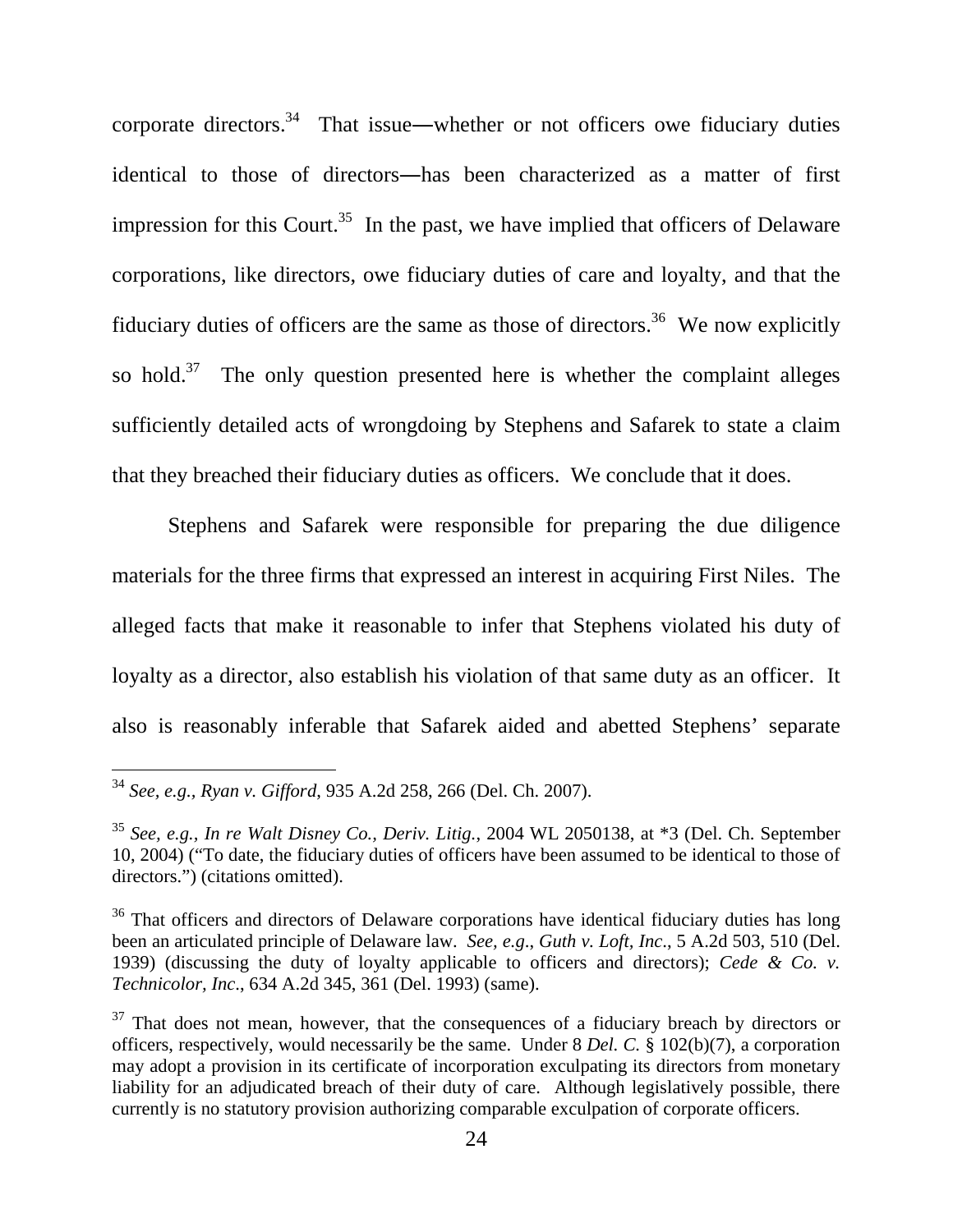loyalty breach. Safarek, as First Niles' Vice President and Treasurer, depended upon Stephen's continued good will to retain his job and the benefits that it generated. Because Safarek was in no position to act independently of Stephens, it may be inferred that by assisting Stephens to "sabotage" the due diligence process, Safarek also breached his duty of loyalty.

 The Court of Chancery found otherwise. Having characterized Safarek's actions as causing "a delay of a matter of days, or at most a couple of weeks," the Vice Chancellor observed that he could not see how that "conceivably could be a breach of Safarek's fiduciary duties."<sup>38</sup> This analysis is inappropriate on a motion to dismiss. The complaint alleges that Safarek never responded to Cortland's due diligence requests and that as a result, Cortland withdrew a competitive bid for First Niles. Those facts support a reasonable inference that Safarek and Stephens attempted to sabotage the Cortland and First Place due diligence process. On a motion to dismiss, the Court of Chancery was not free to disregard that reasonable inference, or to discount it by weighing it against other, perhaps contrary, inferences that might also be drawn. By dismissing Count I as applied to Stephens and Safarek as officers of First Niles, the trial court erred.

<sup>38</sup> *Gantler v. Stephens*, 2008 WL 401124, at \*7 (Del. Ch. February 14, 2008).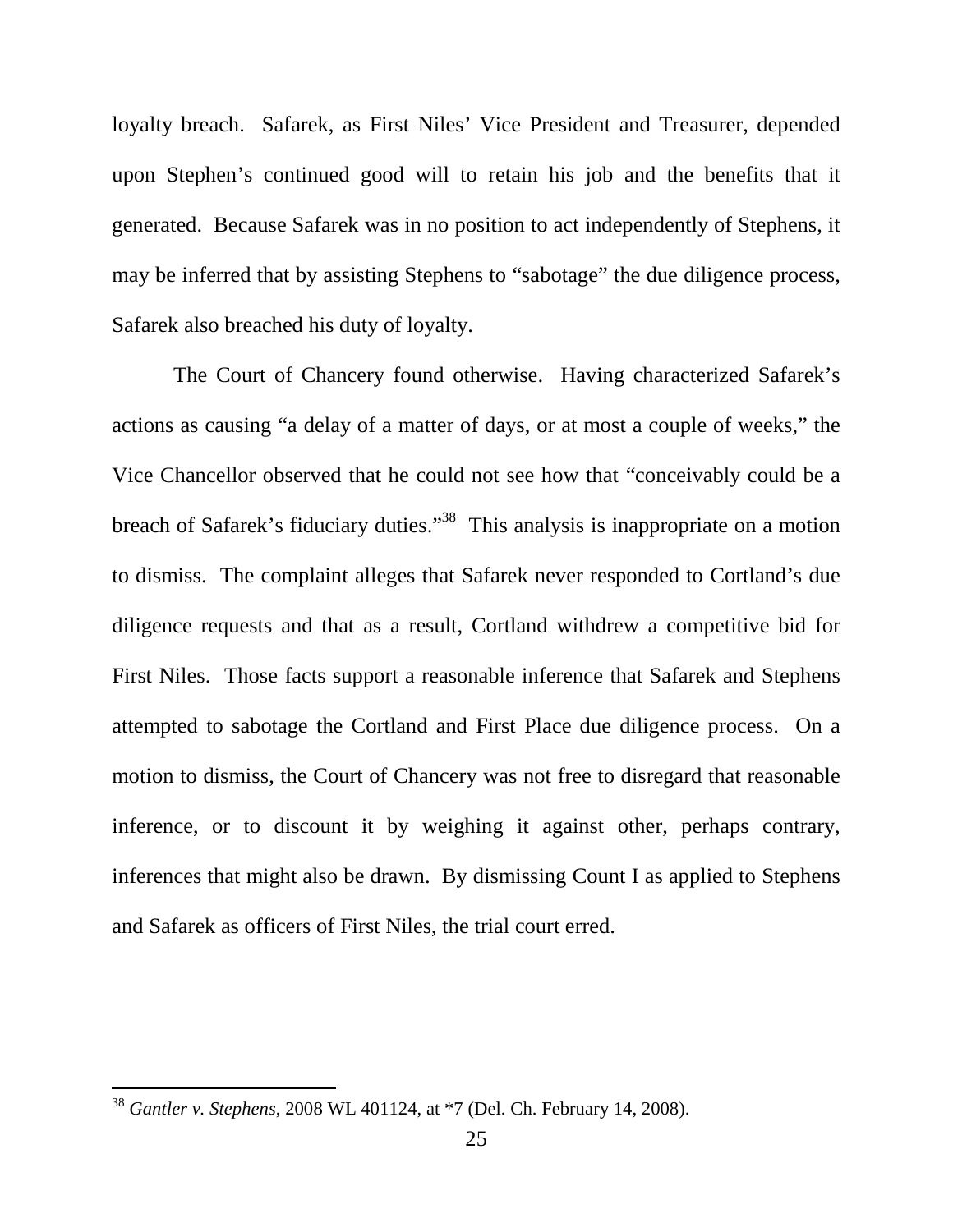# **II.** *The Court of Chancery Erroneously Dismissed Count II of the Complaint*

In granting defendants' motion to dismiss Count II, the Court of Chancery ruled that the defendants' allegedly misleading disclosures and non-disclosures relating to the Sales Process and Reclassification were immaterial, because they did not alter the "total mix" of information available to shareholders.<sup>39</sup> Plaintiffs appeal only from certain of those materiality rulings. With respect to the Sales Process, the plaintiffs claim that the complaint adequately alleges that the defendants failed to disclose: (i) the circumstances of Cortland's withdrawal and (ii) insufficient deliberations by the Board before deciding to reject the First Place bid.<sup>40</sup> With respect to the Reclassification, plaintiffs claim that the complaint adequately alleges that (iii) the defendants were motivated by a desire to increase their ability to effect stock buy-backs and increase the liquidity of participants in the Employee Stock Ownership Plan ("ESOP"). $41$  By holding otherwise, plaintiffs contend, the Court of Chancery reversibly erred.

We conclude that the Proxy disclosures concerning the Board's deliberations about the First Place bid were materially misleading. Because we reverse the

<sup>39</sup> *Id*. at \*20.

<sup>40</sup> The Vice Chancellor found those claims immaterial. *Id.* at \*20.

<sup>41</sup> The Vice Chancellor found that claim immaterial at *Gantler*, 2008 WL 401124, at \*22.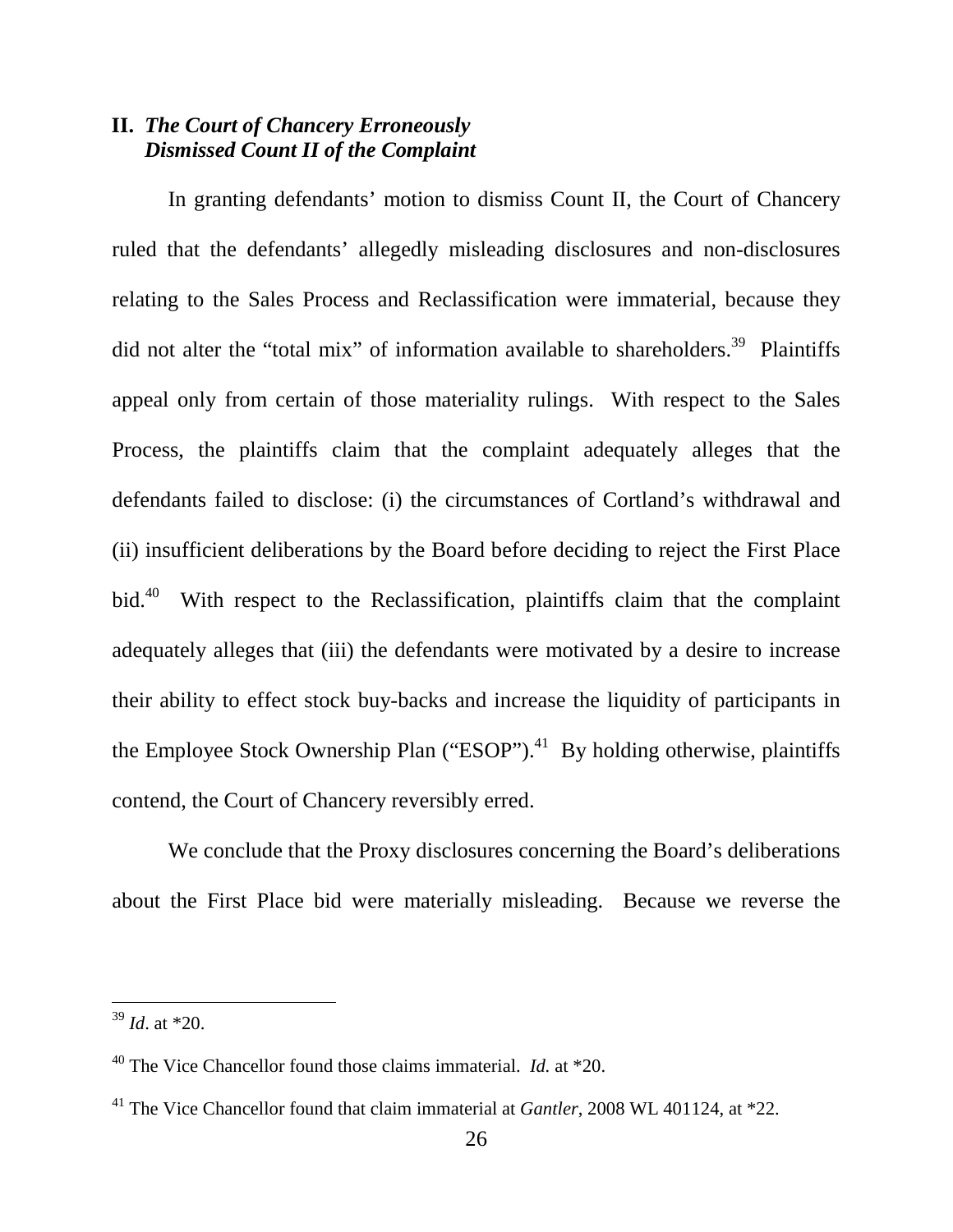dismissal of Count II on that basis, we do not reach the plaintiffs' remaining disclosure claims.

#### *A. The Materiality Standard*

 $\overline{a}$ 

It is well-settled law that "directors of Delaware corporations [have] a fiduciary duty to disclose fully and fairly all material information within the board's control when it seeks shareholder action."<sup>42</sup> That duty "attaches to proxy statements and any other disclosures in contemplation of stockholder action."<sup>43</sup> The essential inquiry here is whether the alleged omission or misrepresentation is material. The burden of establishing materiality rests with the plaintiff, who must demonstrate "a substantial likelihood that the disclosure of the omitted fact would have been viewed by the reasonable investor as having significantly altered the 'total mix' of information made available."<sup>44</sup>

<sup>42</sup> *Stroud v. Grace*, 606 A.2d 75, 84 (Del. 1992); *In re Staples, Inc., S'holders Litig*., 792 A.2d 934, 953-54 (Del. Ch. 2001) ("The basic legal standard applicable … is well-established and deceptively easy to state: the defendant directors have the duty to disclose in a non-misleading manner all material facts bearing on the decision of … whether to approve the Reclassification.").

<sup>43</sup> *Arnold v. Soc'y for Saving Bancorp, Inc.*, 650 A.2d 1270, 1277 (citing *Stroud*, 606 A.2d at 85; *Blasius v. Atlas Corp*., 564 A.2d 651, 659 n.2 (Del. Ch. 1988)).

<sup>44</sup> *Id*.(citing *Stroud*, 606 A.2d at 84). We have defined "materiality" as follows:

An omitted fact is material if there is a substantial likelihood that a reasonable shareholder would consider it important in deciding how to vote. . . . It does not require proof of a substantial likelihood that disclosure of the omitted fact would have caused a reasonable investor to change his vote. What the standard does contemplate is a showing of a substantial likelihood that, under all the circumstances, the omitted fact would have assumed actual significance in the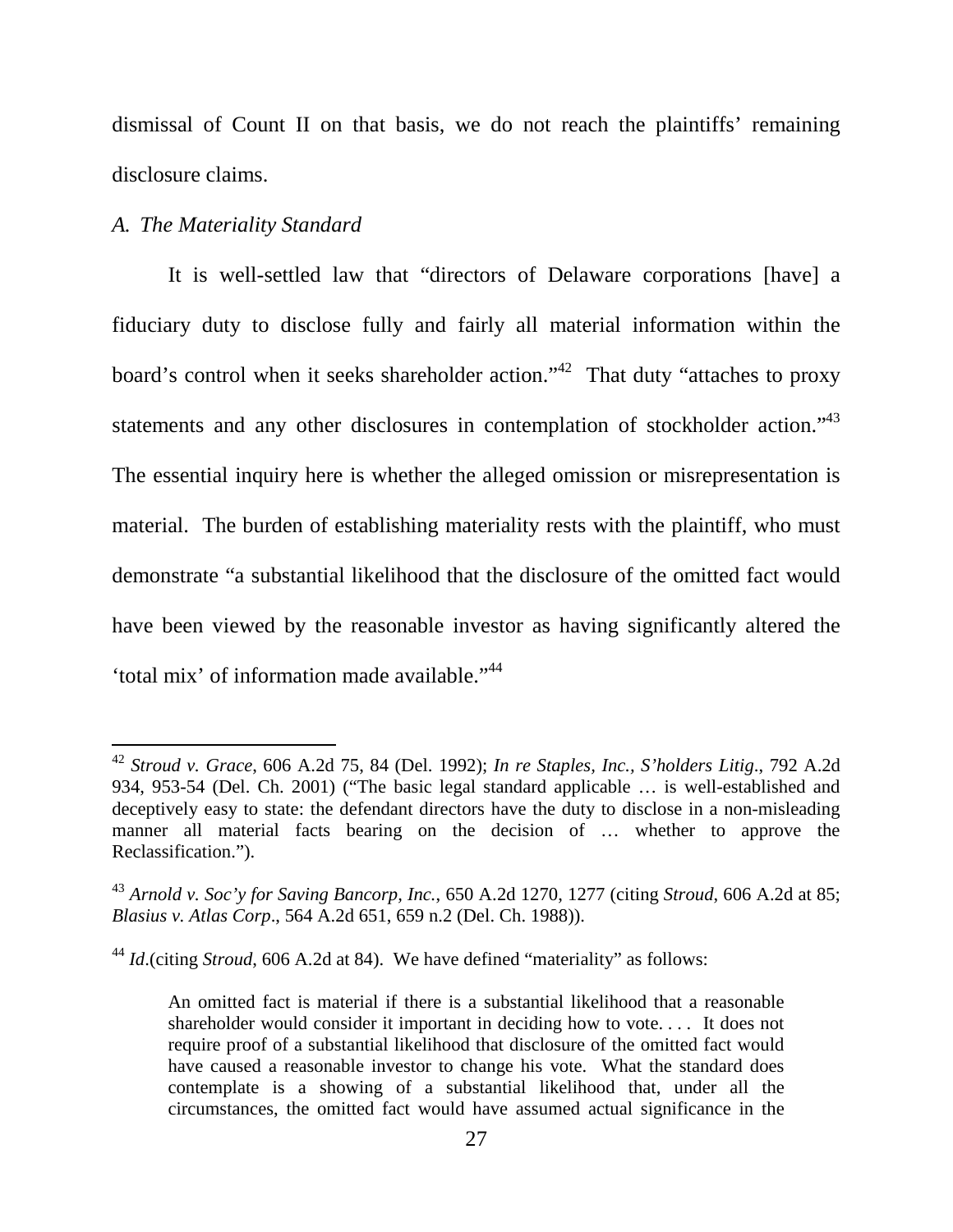### *B. Misrepresentations Relating to the Sales Process*

In the Reclassification Proxy, the Board disclosed that "[a]fter careful deliberations, the board determined in its business judgment that the [First Place merger] proposal was not in the best interest of the Company or our shareholders and rejected the [merger] proposal." Although boards are "not required to disclose all available information[,]  $\ldots$ <sup>45</sup> "once [they] travel[] down the road of partial disclosure of … [prior bids] us[ing] … vague language …, they ha[ve] an obligation to provide the stockholders with an accurate, full, and fair characterization of those historic events."<sup>46</sup>

By stating that they "careful[ly] deliberat[ed]," the Board was representing to the shareholders that it had considered the Sales Process on its objective merits and had determined that the Reclassification would better serve the Company than a merger. The Court of Chancery found, however, that the Board's Reclassification Proxy disclosure of "careful deliberations" about terminating the

*Arnold*, 650 A.2d at 1277 (citations and emphasis omitted).

 $\overline{a}$ 

deliberations of the reasonable shareholder. Put another way, there must be a substantial likelihood that the disclosure of the omitted fact would have been viewed by the reasonable investor as having significantly altered the "total mix" of information made available.

<sup>45</sup> *Stroud*, 606 A.2d at 85, *see also McMillian v. Intercargo Corp.*, 1999 WL 288128, at \*9 (Del. Ch. May 3, 1999) (directors do not have to disclose "all of the … bends and turns in the road …") (citations omitted).

<sup>46</sup> *Arnold*, 650 A.2d at 1280 (citations omitted).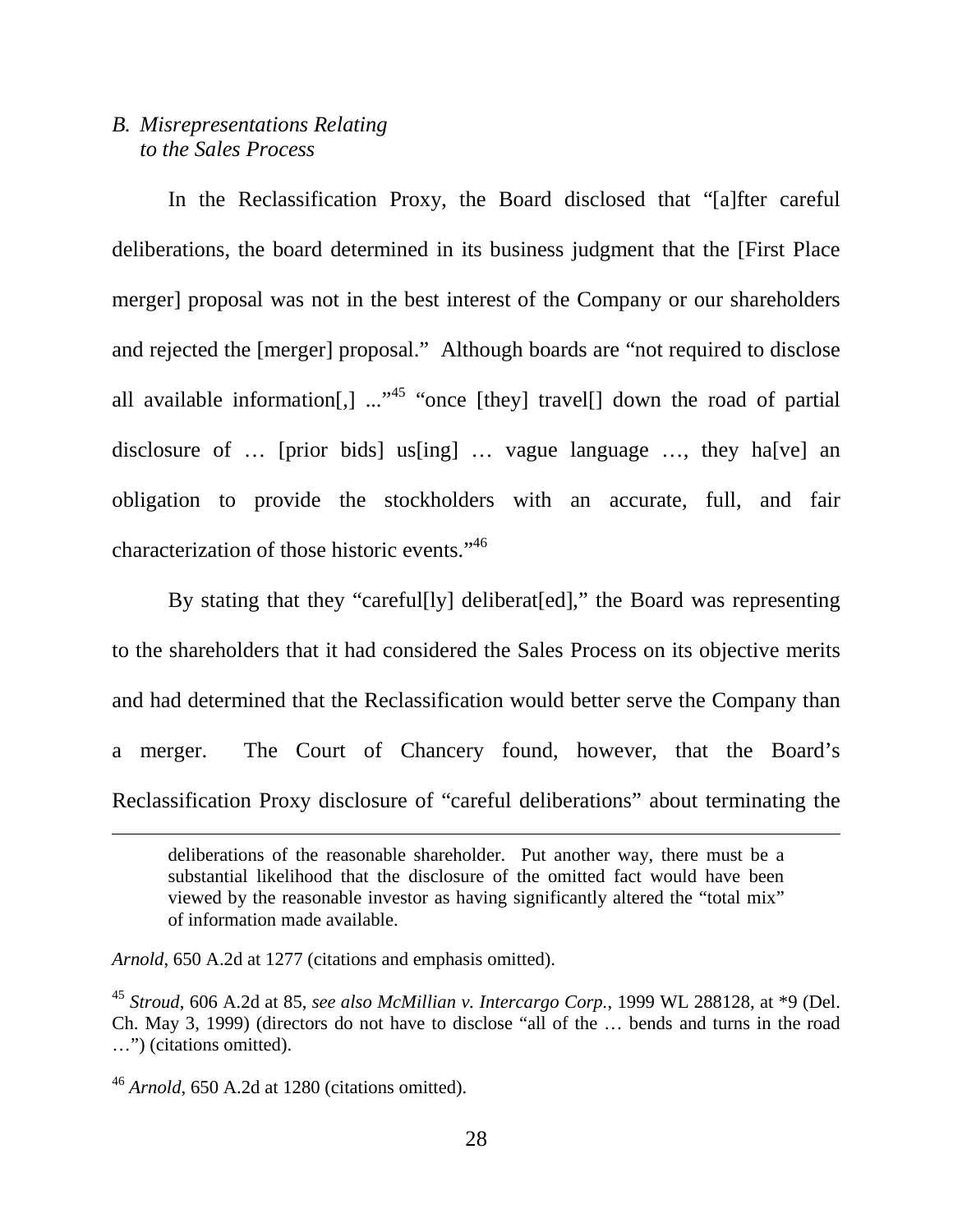Sales Process was immaterial, because it would not alter the total mix of information to "omit[] that phrase in its entirety."<sup>47</sup> We disagree and conclude that that disclosure was materially misleading.

The Reclassification Proxy specifically represented that the First Niles officers and directors "ha[d] a conflict of interest with respect to the [Reclassification] because he or she is in a position to structure it in a way that benefits his or her interests differently from the interests of unaffiliated shareholders." Given the defendant fiduciaries' admitted conflict of interest, a reasonable shareholder would likely find significant—indeed, reassuring—a representation by a conflicted Board that the Reclassification was superior to a potential merger which, after "careful deliberations," the Board had "carefully considered" and rejected. In such circumstances, it cannot be concluded as a matter of law, that disclosing that there was little or no deliberation would not alter the total mix of information provided to the shareholders.

 The Vice Chancellor's finding that the challenged phrase could have been omitted in its entirety has the same infirmity. Had the "careful deliberations" representation never been made, the shareholders might well have evaluated the Reclassification more skeptically, and perhaps even less favorably on its merits, for two reasons. First, the shareholders would have had no information about the

<sup>47</sup> *Gantler v. Stephens*, 2008 WL 401124, at \*20 (Del. Ch. February 14, 2008).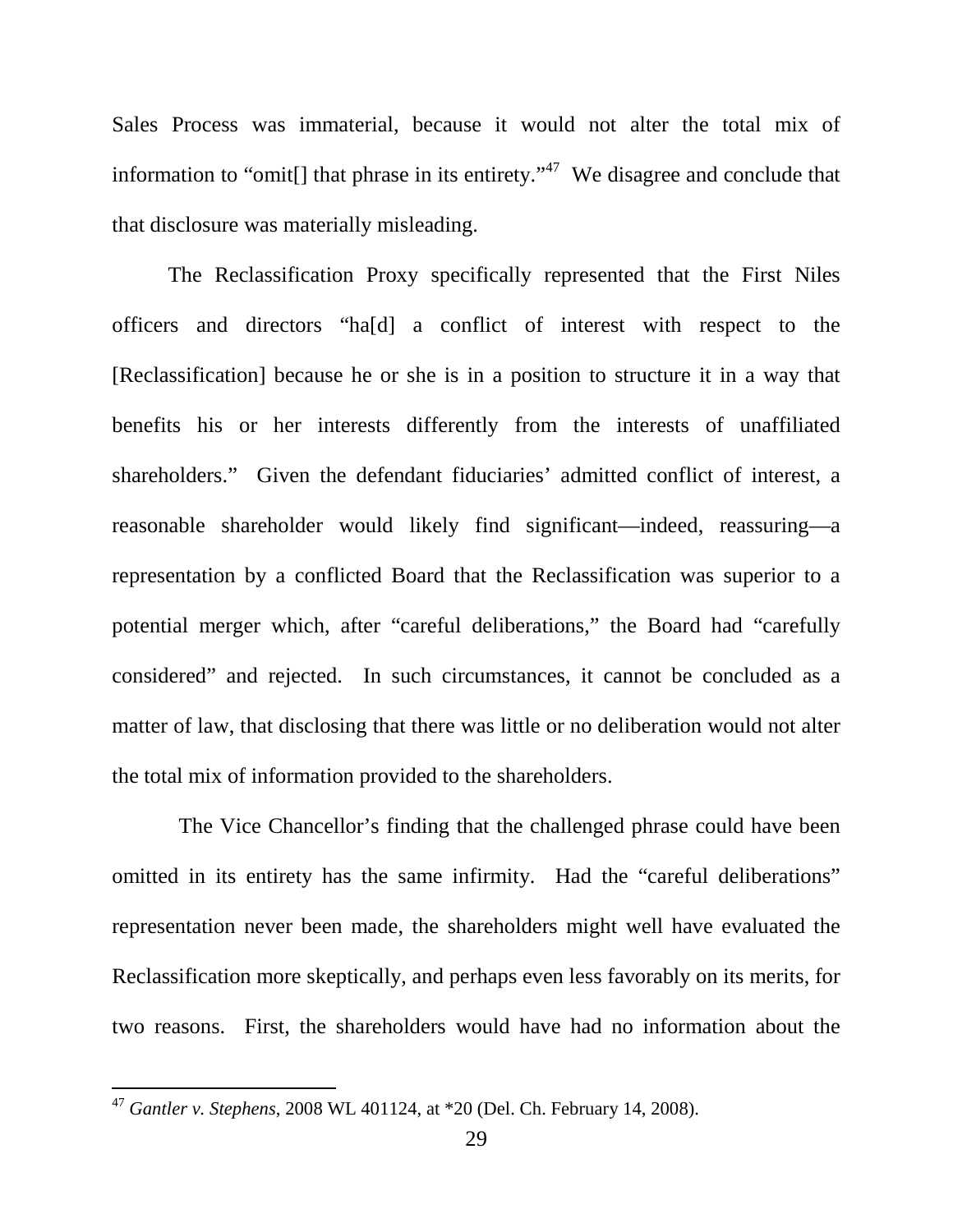Reclassification's desirability vis-à-vis other alternatives. Second, they were told that the Board and Management had a conflict of interest in the one transaction that their fiduciaries had determined to endorse.

We are mindful of the case law holding that a corporate board is not obligated to disclose in a proxy statement the details of merger negotiations that have "gone south," since such information "would be [n]either viably practical [n]or material to shareholders in the meaningful way intended by ... case law."<sup>48</sup> Even so, a board cannot properly claim in a proxy statement that it had carefully deliberated and decided that its preferred transaction better served the corporation than the alternative, if in fact the Board rejected the alternative transaction without serious consideration. The complaint's allegation that at its March 9, 2005 meeting the Board voted to reject a merger with First Place without any discussion, supports a reasonable inference that the Board did not "carefully deliberate" on the merits of that transaction.

The defendants respond with a factual argument: even if the Board did not discuss the First Place offer at the March 9 meeting, it does not follow that the Board acted without sufficient deliberation. The reason, defendants say, is that the directors had received information relating to that offer, and the Sales Process had been discussed at other meetings. The difficulty with this argument is that it is

<sup>48</sup> *State of Wisc. Inv. Bd. v. Bartlett*, 2000 WL 238026, at \*8 (Del. Ch. February 24, 2000); *see also McMillian v. Intercargo Co*., 1999 WL 288128, at \*9 (Del. Ch. May 3, 1999).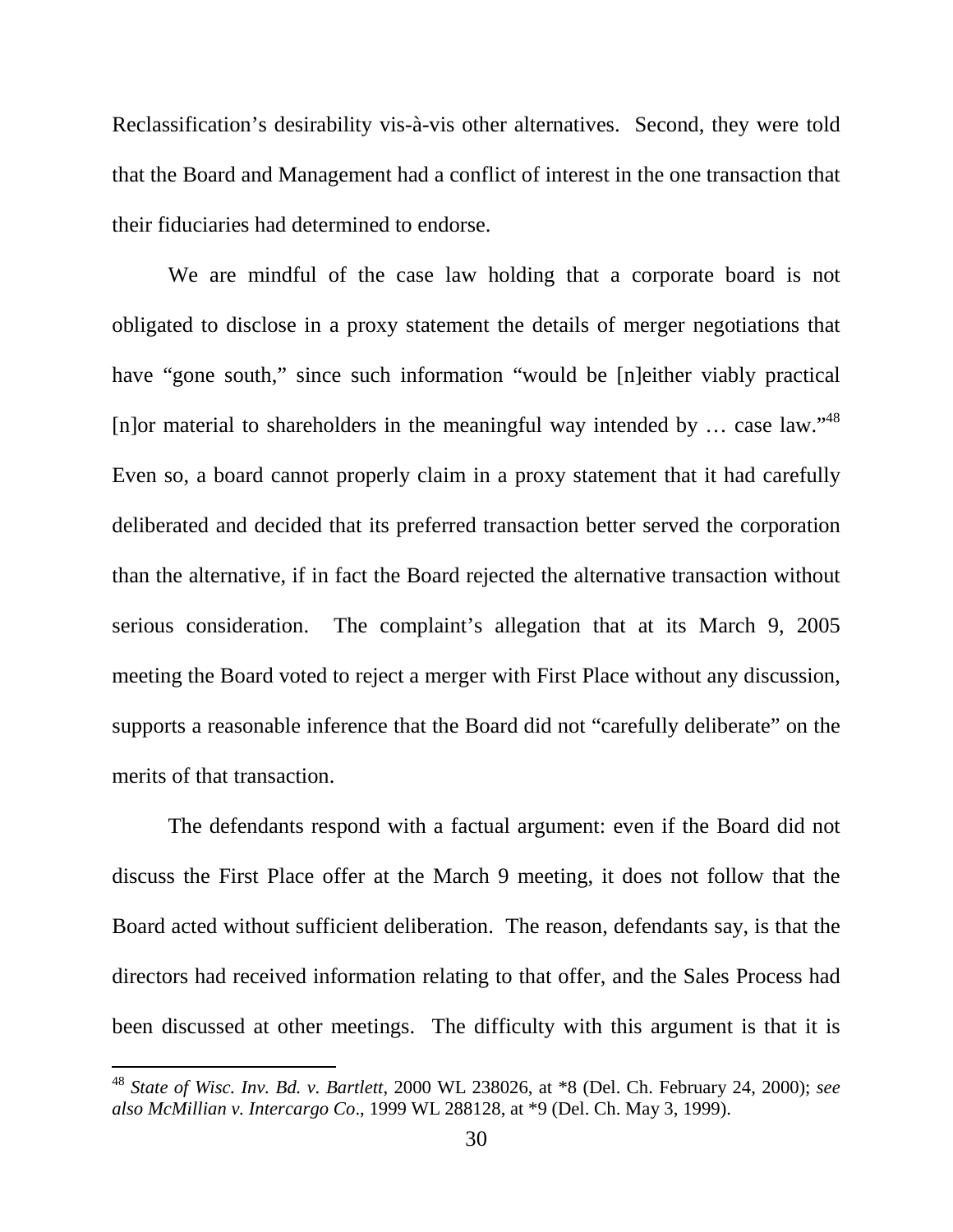based on facts outside the record that the court may properly consider on a motion to dismiss. That is, the defendants' argument requires considering facts not before the court, which on a motion to dismiss is inappropriate.

On this basis, the dismissal of Count II must be reversed. We therefore do not address or decide the remaining claimed disclosure violations.

# **III.** *The Court of Chancery Erroneously Dismissed Count III of the Complaint*

 Finally, we address the issues generated by the dismissal of Count III. That Count alleges that the defendants breached their duty of loyalty by recommending the Reclassification Proposal to the shareholders for purely self-interested reasons (to enlarge their ability to engage in stock buy-backs and to trigger their ESOP put and appraisal rights). The Court of Chancery determined that the relevant Board for analytical purposes was the June 2006 Board that voted to effect the Reclassification, because at any earlier time the Board could have decided to abandon the transaction.<sup>49</sup> The Vice Chancellor then concluded that the complaint sufficiently alleged that a majority of the directors that approved the Reclassification Proposal lacked independence.<sup>50</sup> Despite having so concluded, the

<sup>49</sup> *Gantler*, 2008 WL 401124, at \*12. That Board consisted of Stephens, Eddy, Kramer, Shaker, and Csontos.

<sup>50</sup> *Id*. at \*15.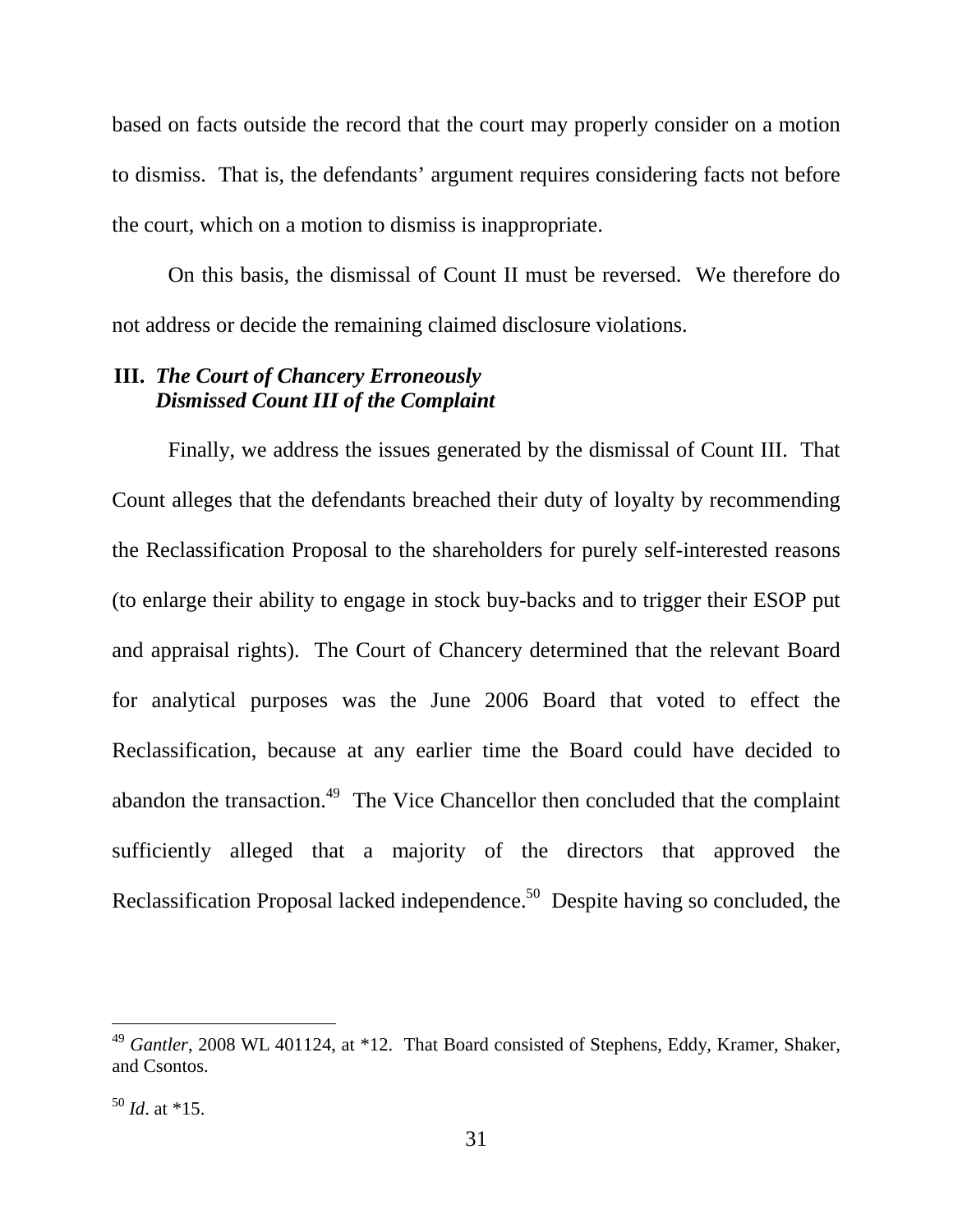court dismissed the claim on the ground that a disinterested majority of the shareholders had "ratified" the Reclassification by voting to approve it.<sup>51</sup>

The plaintiffs claim that this ratification ruling is erroneous as a matter of law. They argue that because the Proxy disclosures were materially misleading, no fully informed shareholder vote took place. The plaintiffs also urge that in determining the number of unaffiliated shares that were voted, the Court of Chancery took improper judicial notice of shares owned by the defendants. The defendants respond that the Vice Chancellor's ratification ruling is correct and should be upheld. Alternatively, they argue that we should overturn the Vice Chancellor's determination that the Board had a disqualifying self-interest.

We conclude that the Court of Chancery legally erred in upholding Count III on shareholder ratification grounds, for two reasons. First, because a shareholder vote was required to amend the certificate of incorporation, that approving vote could not also operate to "ratify" the challenged conduct of the interested directors. Second, the adjudicated cognizable claim that the Reclassification Proxy contained a material misrepresentation, eliminates an essential predicate for applying the doctrine, namely, that the shareholder vote was fully informed.

<sup>&</sup>lt;sup>51</sup> *Id.* at \*23. The court also dismissed Count III with respect to Safarek, concluding that "[p]laintiffs allege no facts from which I can infer Safarek, as an officer, took part in the Board's decisions relating to the Reclassification." *Id*. at 13. The plaintiffs do not appeal that dismissal of Safarek.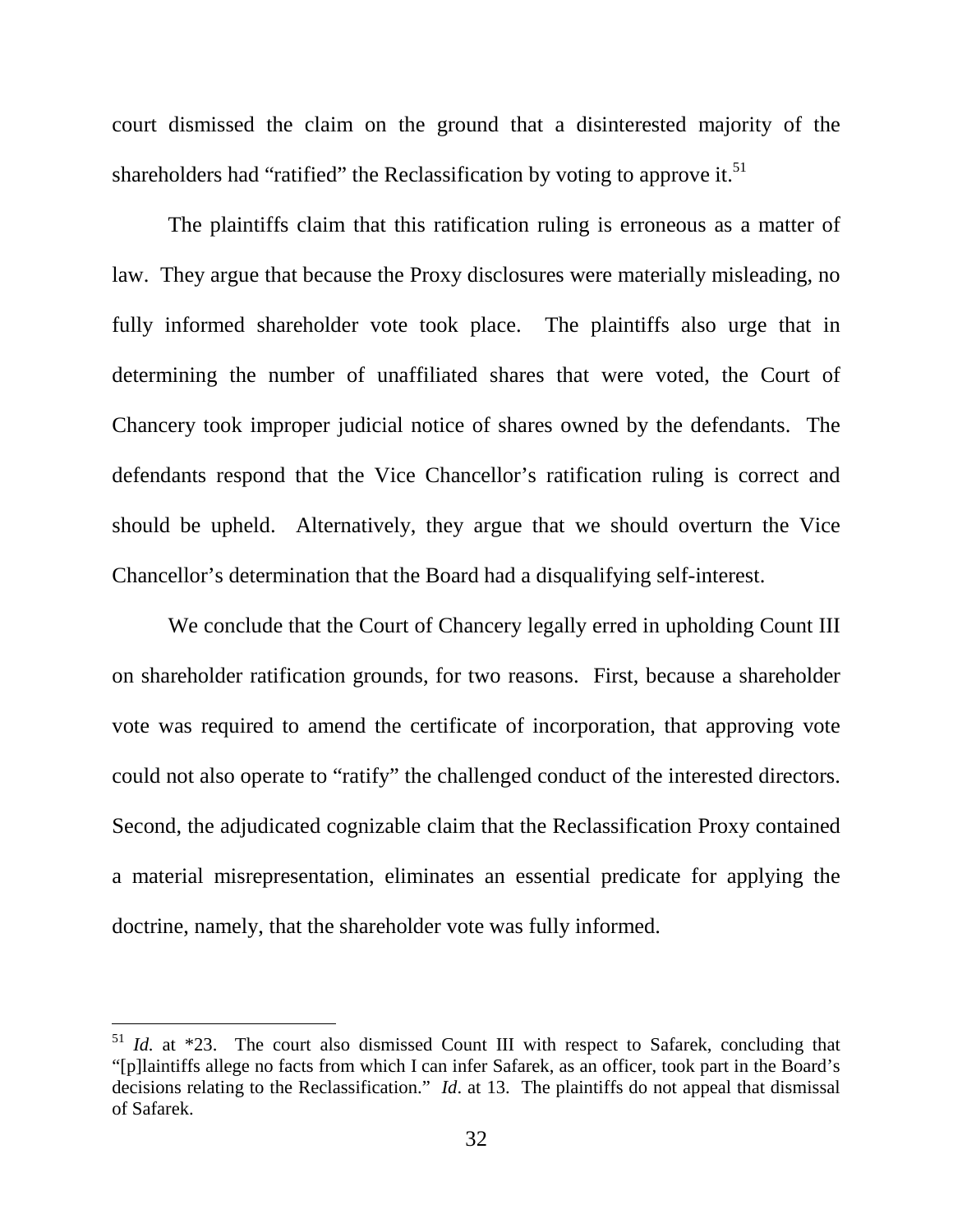### A. *The Doctrine of Shareholder Ratification*

Under current Delaware case law, the scope and effect of the common law doctrine of shareholder ratification is unclear, making it difficult to apply that doctrine in a coherent manner. As the Court of Chancery has noted in *In re Wheelabrator Technologies, Inc., Shareholder Litigation*:

[The doctrine of ratification] might be thought to lack coherence because the decisions addressing the effect of shareholder "ratification" have fragmented that subject into three distinct compartments, … In its "classic" … form, shareholder ratification describes the situation where shareholders approve board action that, legally speaking, could be accomplished without any shareholder approval…. "[C]lassic" ratification involves the voluntary addition of an independent layer of shareholder approval in circumstances where shareholder approval is not legally required. But "shareholder ratification" has also been used to describe the effect of an informed shareholder vote that was statutorily required for the transaction to have legal existence.... That [the Delaware courts] have used the same term is such highly diverse sets of factual circumstances, without regard to their possible functional differences, suggests that "shareholder ratification" has now acquired an expanded meaning intended to describe any approval of challenged board action by a fully informed vote of shareholders, irrespective of whether that shareholder vote is legally required for the transaction to attain legal existence. $52$ 

To restore coherence and clarity to this area of our law, we hold that the

scope of the shareholder ratification doctrine must be limited to its so-called

 $\overline{a}$ <sup>52</sup> 663 A.2d 1194, 1202 and n.4 (Del. Ch. 1995) (citations omitted). *See also Solomon v. Armstrong*, 747 A.2d 1098, 1114-15 (Del. Ch. 1999), *aff'd*, 746 A.2d 277 (Table) ("The legal effect of shareholder ratification, as it relates to alleged breaches of the duty of loyalty, may be one of the most tortured areas of Delaware law. A different rule exists for every permutation of facts that fall under the broad umbrella of "duty of loyalty" claims.").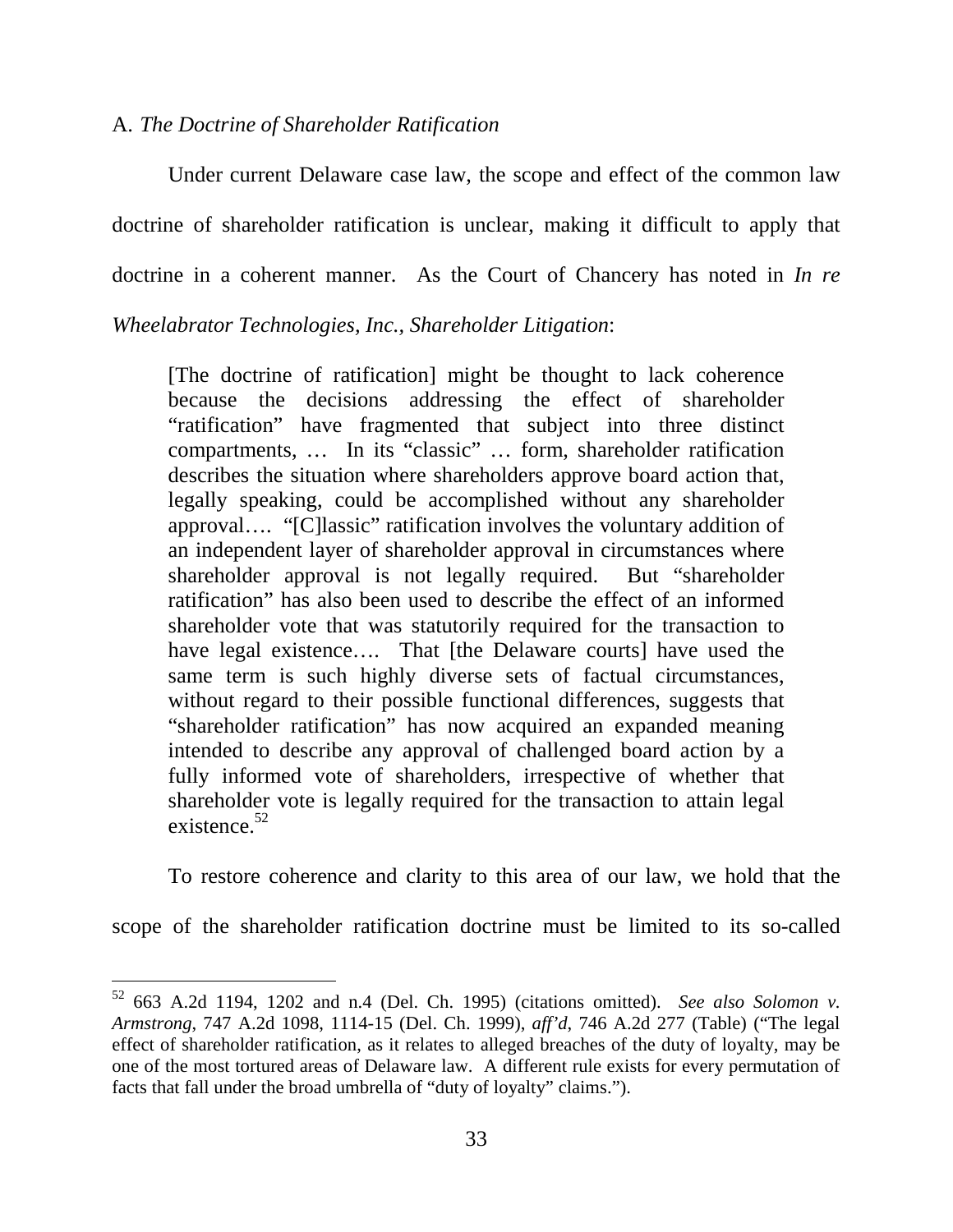"classic" form; that is, to circumstances where a fully informed shareholder vote approves director action that does *not* legally require shareholder approval in order to become legally effective. Moreover, the only director action or conduct that can be ratified is that which the shareholders are specifically asked to approve.<sup>53</sup> With one exception, the "cleansing" effect of such a ratifying shareholder vote is to subject the challenged director action to business judgment review, as opposed to "extinguishing" the claim altogether (*i.e.*, obviating all judicial review of the challenged action).<sup>54</sup>

-

 To avoid confusion about the doctrinal clarifications set forth in Part III A of this Opinion, we note that they apply only to the common law doctrine of shareholder ratification. They are not intended to affect or alter our jurisprudence governing the effect of an approving vote of disinterested shareholders under 8 *Del. C.* § 144.

<sup>53</sup> We previously so held in *In re Santa Fe Pac. Corp. S'holder Litig*., 669 A.2d 59, 68 (Del. 1995), which involved a claim that by adopting defensive measures to block an unsolicited takeover bid, the directors of the target corporation breached their fiduciary duties. The Court of Chancery held that that claim had been extinguished by the "ratifying" shareholder vote approving a subsequent merger of the target corporation. Reversing that ruling, this Court held that "[s]ince the stockholders of Santa Fe merely voted in favor of the merger and not the defensive measures, we decline to find ratification in this instance."

<sup>54</sup> To the extent that *Smith v. Van Gorkom* holds otherwise, it is overruled. 488 A.2d 858, 889-90 (Del. 1985).The only species of claim that shareholder ratification can validly extinguish is a claim that the directors lacked the authority to take action that was later ratified. Nothing herein should be read as altering the well-established principle that void acts such as fraud, gift, waste and ultra vires acts cannot be ratified by a less than unanimous shareholder vote. *See Michelson v. Duncan*, 407 A.2d 211, 219 (Del. 1979) ("[W]here a claim of gift or waste of assets, fraud or [u]ltra vires is asserted that a less than unanimous shareholder ratification is not a full defense."); *see also Harbor Fin. Partners v. Huizenga*, 751 A.2d 879, 896 (Del. Ch. 1999) (explaining that ultra vires, fraud, and gift or waste of corporate assets are "void" acts that cannot be ratified by less than unanimous shareholder consent.) *accord Solomon v. Armstrong*, 747 A.2d at 1115. "Voidable" acts are those beyond management's powers, but where they are performed in the best interests of the corporation they may be ratified by a majority vote of disinterested shareholders. *See Michelson*, 407 A.2d at 219.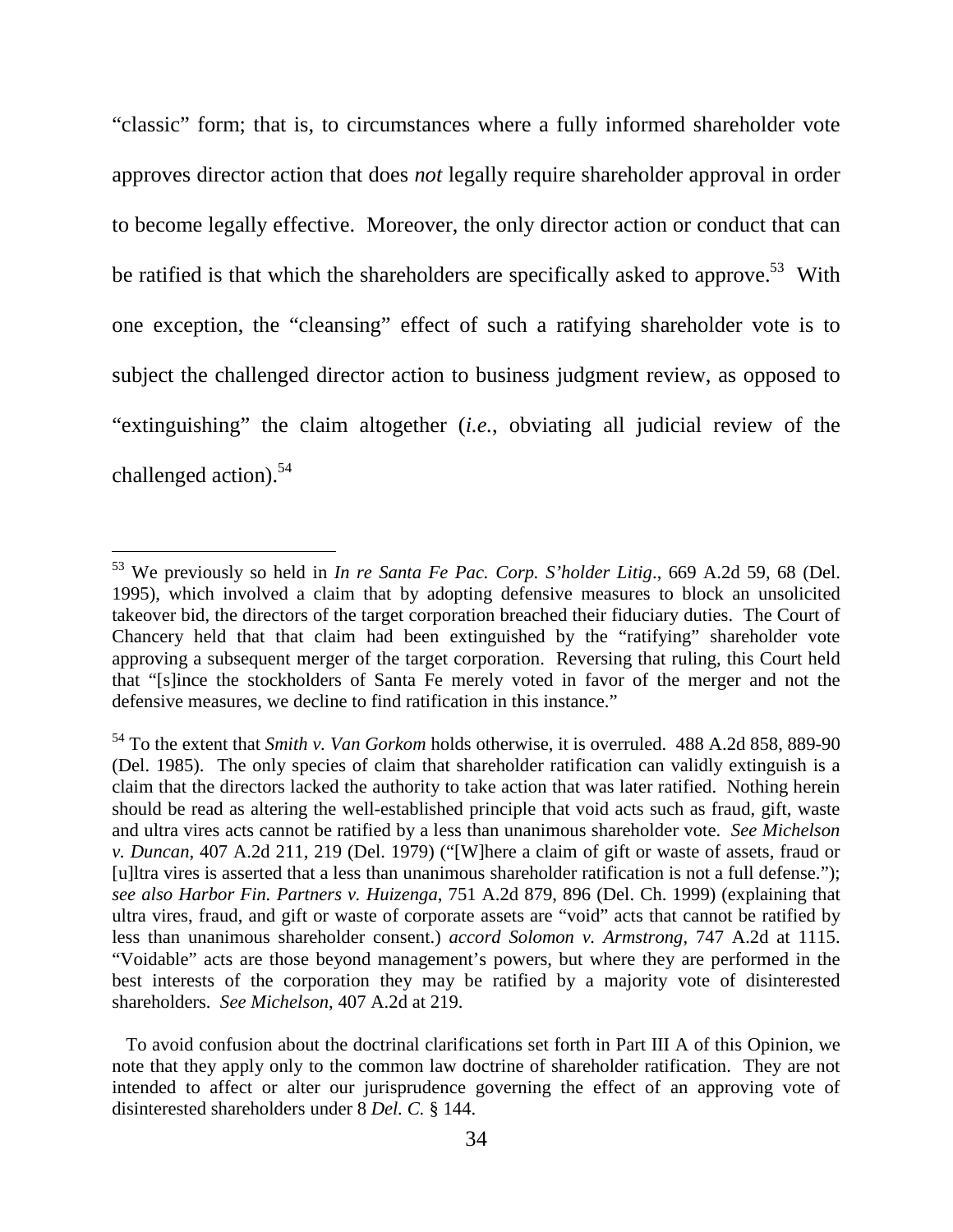# *B. Applying the Doctrine to the Shareholders' Approval of the Reclassification Proposal*

 The Court of Chancery held that although Count III of the complaint pled facts establishing that the Reclassification Proposal was an interested transaction not entitled to business judgment protection, the shareholders' fully informed vote "ratifying" that Proposal reinstated the business judgment presumption. That ruling was legally erroneous, for several reasons. First, the ratification doctrine does not apply to transactions where shareholder approval is statutorily required. Here, the Reclassification could not become legally effective without a statutorily mandated shareholder vote approving the amendment to First Niles' certificate of incorporation. Second, because we have determined that the complaint states a cognizable claim that the Reclassification Proxy was materially misleading (*see* Part II, *supra*, of this Opinion), that precludes ruling at this procedural juncture, as a matter of law, that the Reclassification was fully informed. Therefore, the approving shareholder vote did not operate as a "ratification" of the challenged conduct in any legally meaningful sense.<sup>55</sup>

 Alternatively, the defendants urge that, apart from ratification, Count III was properly dismissed because the Board was not interested, and that the Vice

<sup>55</sup> We have previously suggested this result in *Williams v. Geier*, 671 A.2d 1368, 1379 n.24 (Del. 1996) (dictum). This Opinion clarifies that "ratification" legally describes only corporate action where stockholder approval is not statutorily required for its effectuation.